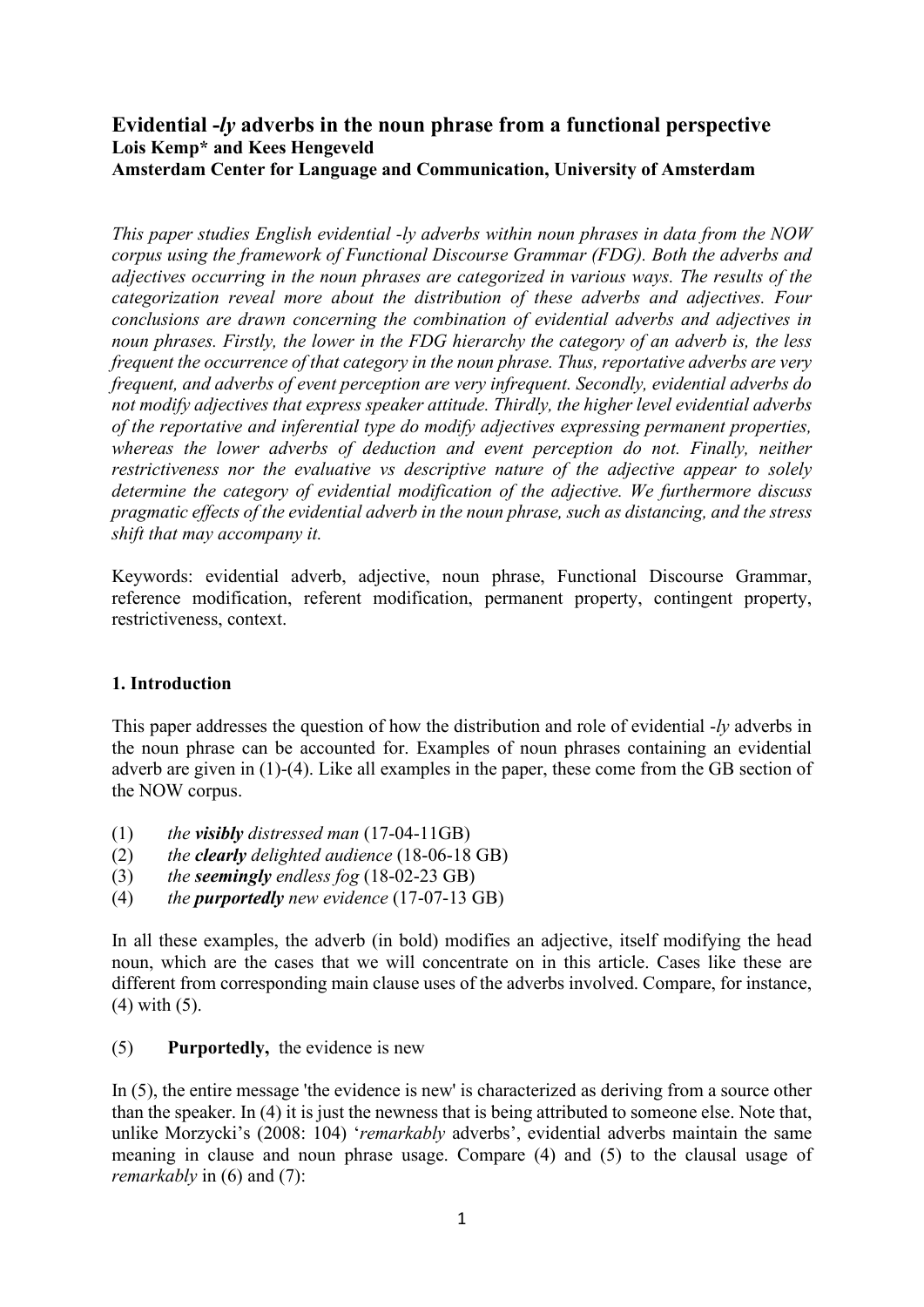- (6) a **remarkably** tall Clyde
- (7) **Remarkably**, Clyde is tall.

The rather common construction in which an adjective within a noun phrase is modified by an evidentual adverb has not received a lot of attention in the literature, exceptions being Van der Velde (2007), Melac (2014:183) and Olbertz (subm.). It is mentioned in passing in Givon (1993), Tucker (1998), Hengeveld and Mackenzie (2008: 379), Keizer (2015), and Carretero (2019). In light of this situation, the current paper wants to contribute to the further understanding of this construction by studying which factors influence its distribution and uses, using the theoretical framework of Functional Discourse Grammar, which is introduced in Section 2. A first factor identified as relevant for the distribution of evidential adverbs within noun phrases concerns the type of evidentiality expressed by the adverb. The influence of this factor on the distribution of the adverbs is discussed in Section 3. The second factor studied in this article concerns the type of modification instantiated by the adjective. Section 4 will be dedicated to this question. A third factor that is relevant concerns the nature of the adjective that is being modified, a topic that we will discuss in Sections 5 and 6. The final factor that we will discuss concerns the restrictiveness of the adjective, a topic that will be addressed in Section 7. In Section 8 we will look at the pragmatic effects that the adverbs bring about. The paper is rounded off in the concluding Section 9.

The corpus used for this article is the NOW corpus (Davies 2010-now). For each of eleven different adverbs, the choice of which is motivated in Kemp (2018), 1000 examples were selected. Excluding cases in which multiple adjectives occur in between the adverb and the noun, and noun phrases headed by a proper noun, we found 346 instances in which a single evidential adverb modifies an adjective within a noun phrase. These form the sample used in the current study.

#### **2. Functional Discourse Grammar – general architecture**

FDG is a functional model of the product of verbal activity, which aims to find reflections of pragmatics and semantics in formal categories of language. FDG has a grammar component at its core, and a conceptual component, an output component, and a contextual component in its flanks (Hengeveld and Mackenzie 2009: 370). In describing communication, the hierarchically organized grammar component runs from intention to articulation. The highest level of the grammar component is the Interpersonal Level, which addresses pragmatics. It governs the next lower Representational Level, which focuses on semantics. Together these levels then govern the Morphosyntactic level, and the three of them govern the Phonological Level. These relations are shown diagrammatically in Figure 1.



*Figure 1***.** Levels in FDG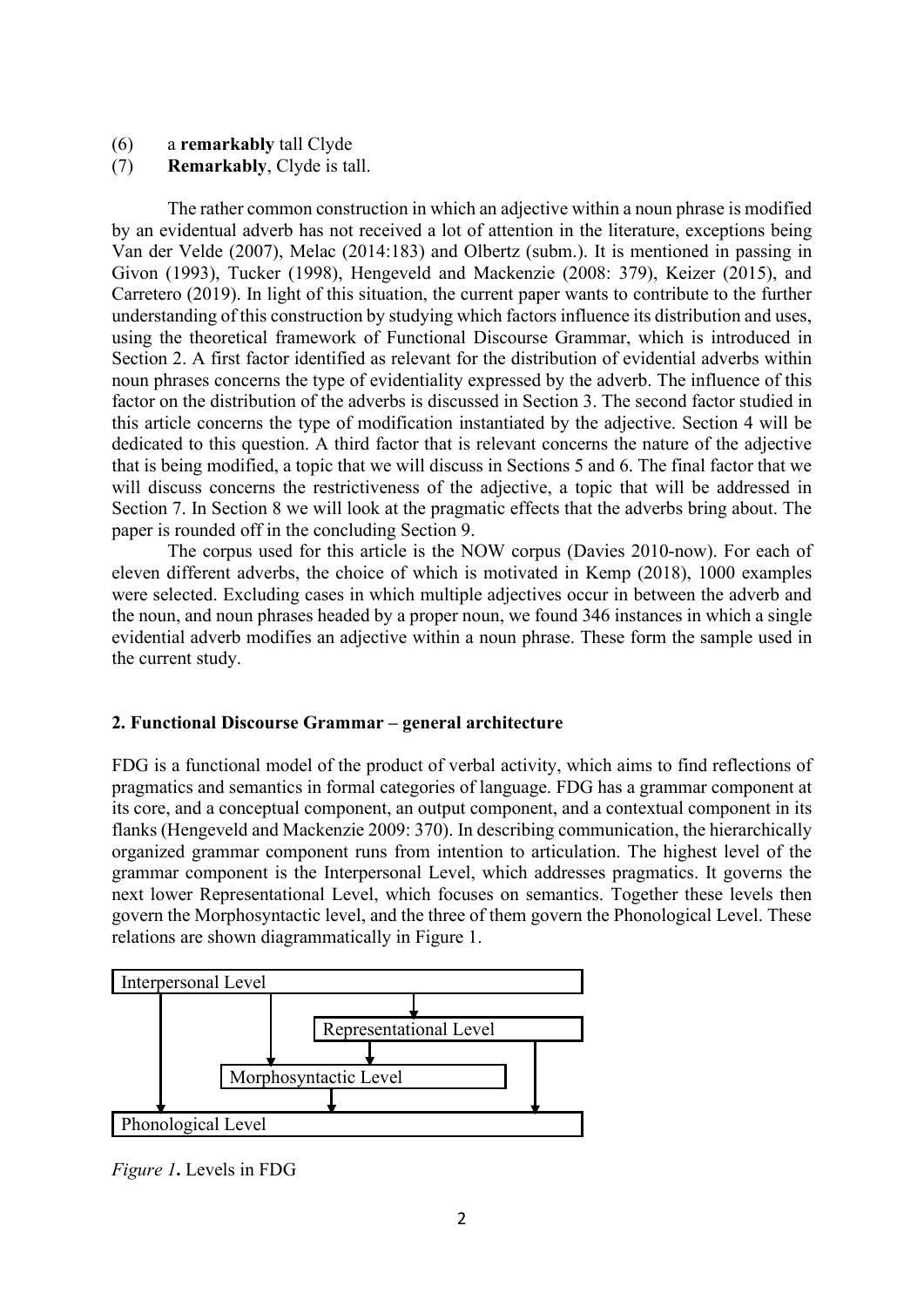The two highest levels of this hierarchical architecture cover the Formulation of the message, while the lower two focus on the Encoding of the message into morphosyntactic and phonological representations. It is the two highest levels that we are concerned with in this paper. Each of these levels consists of several layers that are also in a hierarchical relationship. They are given in Figure 2.

| Interpersonal<br>Level      | Discourse<br>Act           | Illocution |                      | Communicated<br>Content |                             | Referential<br>Subact |          | Subact | Ascriptive |
|-----------------------------|----------------------------|------------|----------------------|-------------------------|-----------------------------|-----------------------|----------|--------|------------|
|                             |                            |            |                      |                         |                             |                       |          |        |            |
| Representa-<br>tional Level | Propositio-<br>nal Content | Episode    | State-of-<br>Affairs |                         | Configurational<br>Property |                       | Property |        | Individual |

*Figure 2*. The Interpersonal and Representational Levels

The Interpersonal Level focuses on the representation of units of interaction. The basic unit of analysis is the Discourse Act, which is characterized by the fact that it has its own Illocution, which reflects the speaker's communicative intention. The speaker-bound message transmitted in the Discourse Act is called the Communicated Content, which comprises two types of Sub Act, the Referential one (R) and the Ascriptive one (T). The Referential Subact itself is generally built up from one or more Ascriptive Subacts. The Referential Subact can be accompanied by an operator, for example, marking either specificity  $(\pm s)$  or identifiability (±id), while the Ascriptive Subact can be modified by, for example, adverbs such as *allegedly*, indicating that the property ascribed derives from a source other than the speaker.

The second highest level, the Representational Level takes care of the designation of an utterance. It comprises four major layers: the Propositional Content, the Episode, the Stateof Affairs, and the Configurational Property. The highest layer represents a mental construct that is entertained, which may be factual or non-factual and can be accompanied by expressions of propositional attitudes regarding certainty or disbelief. The second highest layer of this level, the Episode, represents sets of States-of-Affairs united with respect to time, location and the participants involved. An episode can be anchored in absolute time by, for example *yesterday/tomorrow*, while individual States-of Affairs in the Episode are situated in relative time, which is not measured from speech time. The next lower layer at the RL is the Configurational Property, which characterizes types of States-of-Affairs, and within which a Property is assigned to other types of entities, such as Individuals (x).

Every layer can be preceded by a (grammatical) operator  $(\pi)$  or followed by a (lexical) modifier  $(\sigma)$  that express semantic or pragmatic categories pertaining to the layer at which they apply. Thus, by way of examples, an absolute tense marker is an operator at the layer of the Episode, and a reportative adverb is a modifier at the layer of the Communicated Content.

#### **3. Types of evidentiality**

#### **3.1. Introduction**

This section studies the influence of the type of evidentiality expressed by the adverb on its distribution within noun phrases. In Section 3.2 we first present a classification of evidentiality types as developed within FDG. In Section 3.3 we then show how these types manifest themselves in the corpus, and we discuss the results.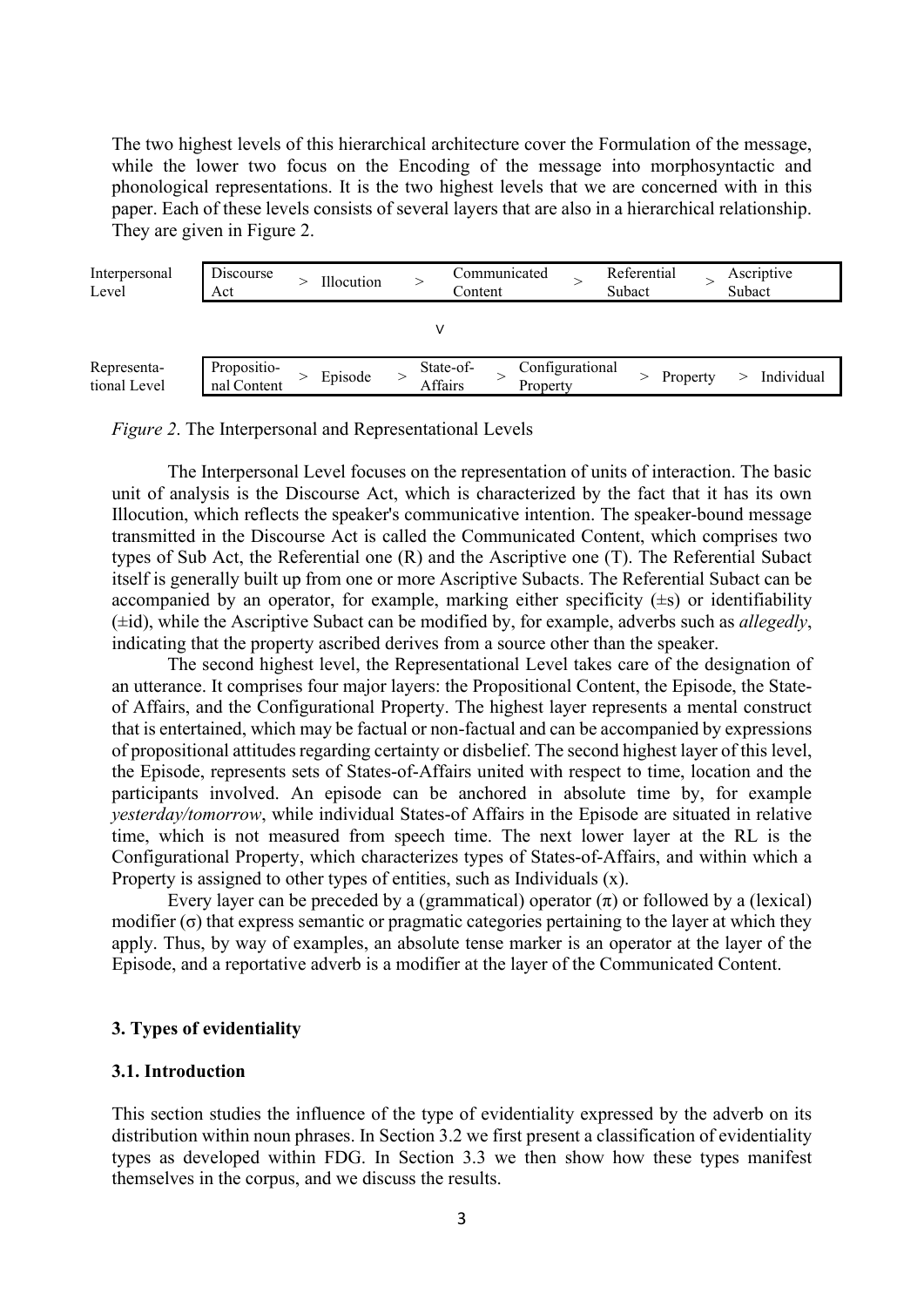#### **3.2. Evidentiality in Functional Discourse Grammar**

To analyse the co-occurrence of the adverbs with adjectives, it is necessary to adopt categorization schemes for both parts of speech. We start here with the categorization of the adverbs themselves. Table 1, slightly adapted from Kemp (2018), shows the FDG categorization for the most frequently occurring evidential *-ly* adverbs in the NOW corpus. As seen in Table 1, there are four evidential categories: reportative, inference, deduction and event perception (Hengeveld and Hatthner 2015).

The reportative indicates that the modified information comes from outside the present situation, from elsewhere, while inference and deduction show reliance on cognitive processes for the information modified by the adverb. The former is based on a person's stored information and the latter on perceptual observations. Event perception reflects a situation in the direct environment. For each occurrence of an evidential adverb, there is an anchor who is the intermediary between the information and the person who has access to the knowledge base from where the information comes.

| FDG Levels:    | Interpersonal Level     | Representational Level   |           |                  |  |  |
|----------------|-------------------------|--------------------------|-----------|------------------|--|--|
| Evidential -ly | reportative             | inference                | deduction | event perception |  |  |
| adverb         |                         |                          |           |                  |  |  |
| reportedly     | $^{+}$                  |                          |           |                  |  |  |
| purportedly    | $^{+}$                  |                          |           |                  |  |  |
| allegedly      | $^{+}$                  |                          |           |                  |  |  |
| supposedly     | $^{+}$                  |                          |           |                  |  |  |
| evidently      | $^{+}$                  | $^{+}$                   |           |                  |  |  |
| apparently     | $^{+}$                  | $^{+}$                   | $^{+}$    |                  |  |  |
| presumably     |                         | $^{+}$                   |           |                  |  |  |
| obviously      |                         | $^{+}$                   | $^{+}$    |                  |  |  |
| seemingly      |                         | $^{+}$                   | $^{+}$    |                  |  |  |
| clearly        |                         | $^{+}$                   | $^{+}$    |                  |  |  |
| visibly        |                         | $^{+}$                   | $^{+}$    | $^{+}$           |  |  |
| FDG Layer      | Communicated<br>Content | Propositional<br>Content | Episode   | State of Affairs |  |  |

*Table 1*: FDG classification of evidential *-ly* adverbs in main clauses.

Some examples of these types of evidentiality as expressed in noun phrases are listed below.

(8) *two purportedly independent companies* (Reportativity) (17-09-17)

- (9) *a presumably lower price point* (Inference) (18-06-08)
- (10) *a clearly racist gesture* (Deduction) (18-06-18)
- (11) *a visibly red breast* (Event Perception) (17-03-13)

As shown in Table 1, several evidential adverbs may express more than one meaning at the clause level. This is also true of evidential adverbs within NPs. The polyfunctionality of adverbs attested in the sample is illustrated with the following examples: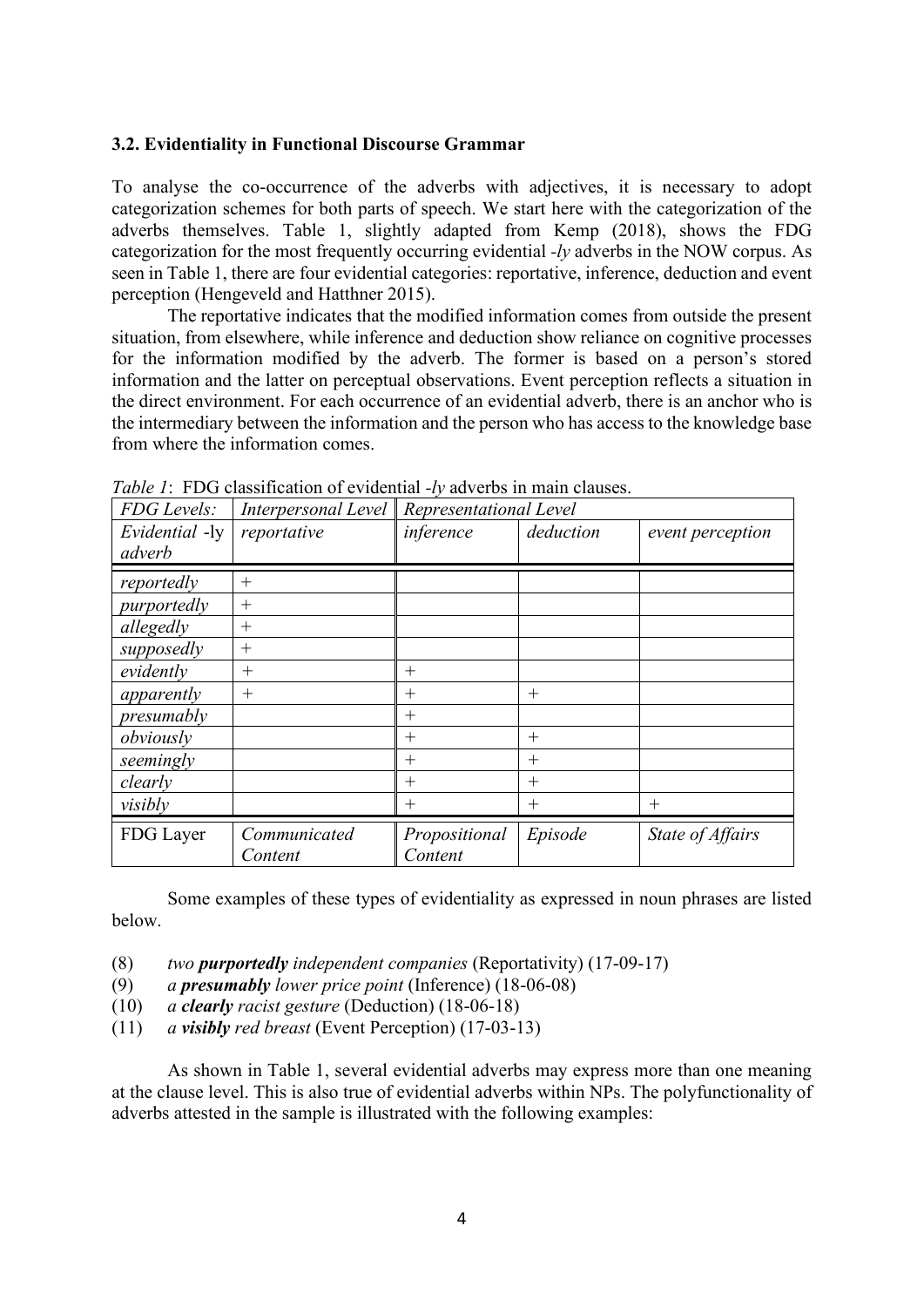#### *apparently*

- (12) *an apparently animate being* (deduction) (18-06-20)
- (13) *an apparently slim advantage* (inference) (18-06-24)
- (14) *an apparently 'populist' government* (reportativity) (18-05-24)

## *evidently*

- (15) *an evidently proud man* (deduction) (16-11-19)
- (16) *my evidently privileged background* (inference) (18-02-27)

## *obviously*

- (17) *the obviously intentional similarity* (deduction) (18-06-05)
- (18) *an obviously misleading way* (inference) ((18-06-2)

## *supposedly*

- (19) *their supposedly unique characteristics* (inference) (17-10-21)
- (20) *Mr Corbyn's supposedly 'left wing populist' branch of politics* (reportativity) (18-04-01)

## *visibly*

- (21) *a visibly red breast* (event perception) (17-03-13)
- (22) *visibly contaminated bits of the carcass* (deduction) (17-02-19)
- (23) *a visibly dysfunctional scheme* (inference) (17-10-12)

It should furthermore be noted that inferential *visibly* and deductive *evidently*, which Kemp (2018) did not attest in main clauses, were found in noun phrases. In addition, almost all the adverbs listed in Table 1 also occur within noun phrases in our sample: *allegedly* is illustrated in (24), *apparently* in (12)-(13) above, *clearly* in (10) above, *evidently* in (15)-(16) above, *obviously* in (17)-(18) above, *presumably* in (9) above, *purportedly* in (8) above, *reportedly* in (25), *seemingly* in (26), *supposedly* in (19)-(20) above, and visibly in (21)-(23) above.

- (24) *allegedly sexist remarks* (reportativity) (18-05-18)
- (25) *their reportedly rocky relationship* (reportativity) (18-06-30)
- (26) *a seemingly technical change* (inference) (18-04-07)

Each type of evidentiality is related to a specific layer within FDG, as indicated in the last row of Table 1. Reportativity is a category at the layer of the Communicated Content, Inference at the layer of the Propositional Content, Deduction at the layer of the Episode, and Event Perception at the layer of the State of Affairs. Since these layers are hierarchically related, the categories of evidentiality are as well, as shown in Figure 3.



*Figure 3*. Hierarchical relations between evidential categories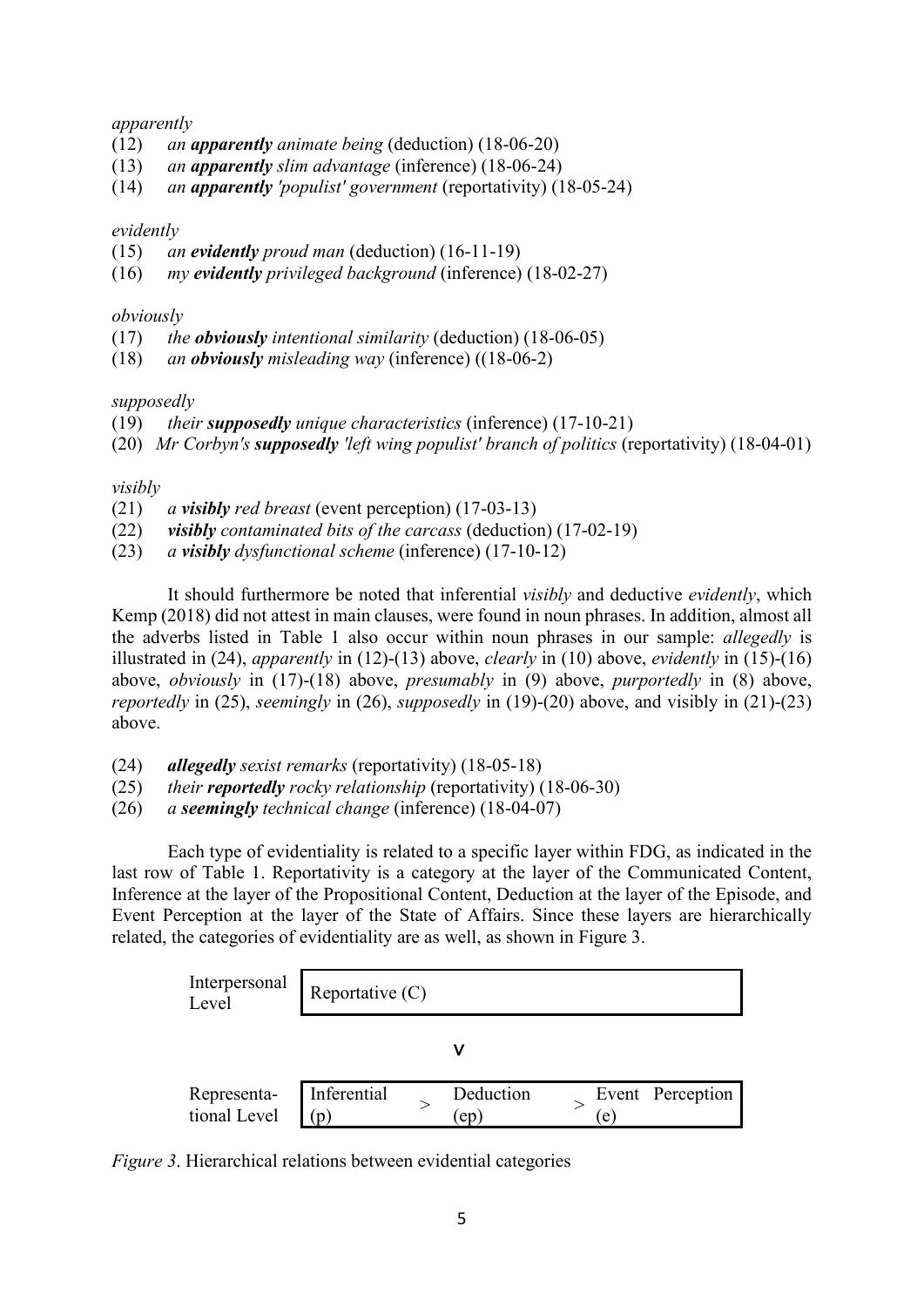Reportative evidentiality is the only type of evidentiality that operates at the Interpersonal Level, while the other three types operate at layers of the Representational Level, with a decreasing scope moving from left to right in Figure 3. Since reportative evidentiality scopes over all other three types, we may formulate the scope hierarchy in (27).

(27) reportativity  $\subset$  inference  $\subset$  deduction  $\subset$  event perception

#### **3.3. Types of evidentiality identified in the corpus**

When we turn now to the quantitative distribution of evidential adverbs modifying adjectives in terms of the classification presented above, a striking pattern arises. As shown in Table 2, the number of cases decreases sharply along the scope hierarchy presented in (27).

*Table 2*. Distribution of types of evidentiality in the sample

| Evidentiality type | reportativity | interence | deduction | event perception |
|--------------------|---------------|-----------|-----------|------------------|
| Number of cases    |               | 89        | 40        |                  |

The question is how this distribution may be explained. The explanation that we propose has to do with the nature of the evidence that is needed to use an evidential of the different types. There are only few qualities expressed by adjectives that can be directly perceived in event perception: only physical properties of objects can be directly perceived. It is therefore no surprise that the only example in the sample concerns colour:

(28) *a visibly red breast* (17-03-13)

Melac (2014: 185) notes that *visibly* most often indicates an element of deduction, which is what we found in the data as well. Deduction is slightly less restrictive than event perception, as it may modify all properties that can be deduced from visible properties, but not be perceived directly, as in the following examples:

- (29) *their visibly dangerous riding* (17-04-04)
- (30) *a clearly racist gesture* (18-06-16)

Danger and racism cannot be directly perceived, but its manifestations, such as high speed or the nature of a gesture, can. The range of properties that can be deduced is therefore higher than that of those that can be directly perceived.

Inference is even less restrictive, as no perception is required to arrive at an inference. The following examples illustrate this:

- (31) *presumably final chapter* (17-12-18)
- (32) *seemingly conflicting accounts* (18-06-14)

There is nothing in the physical appearance of a chapter that allows one to deduce that it is final: it is only existing knowledge that may lead to such a conclusion. Similarly, accounts do not have physical properties that can be perceived, so the fact that they are conflicting has to be inferred on the basis of existing knowledge.

Finally, reportativity is least restrictive, as anything someone else has said or written or is generally maintained may be reported. Examples (33)-(34) illustrate this: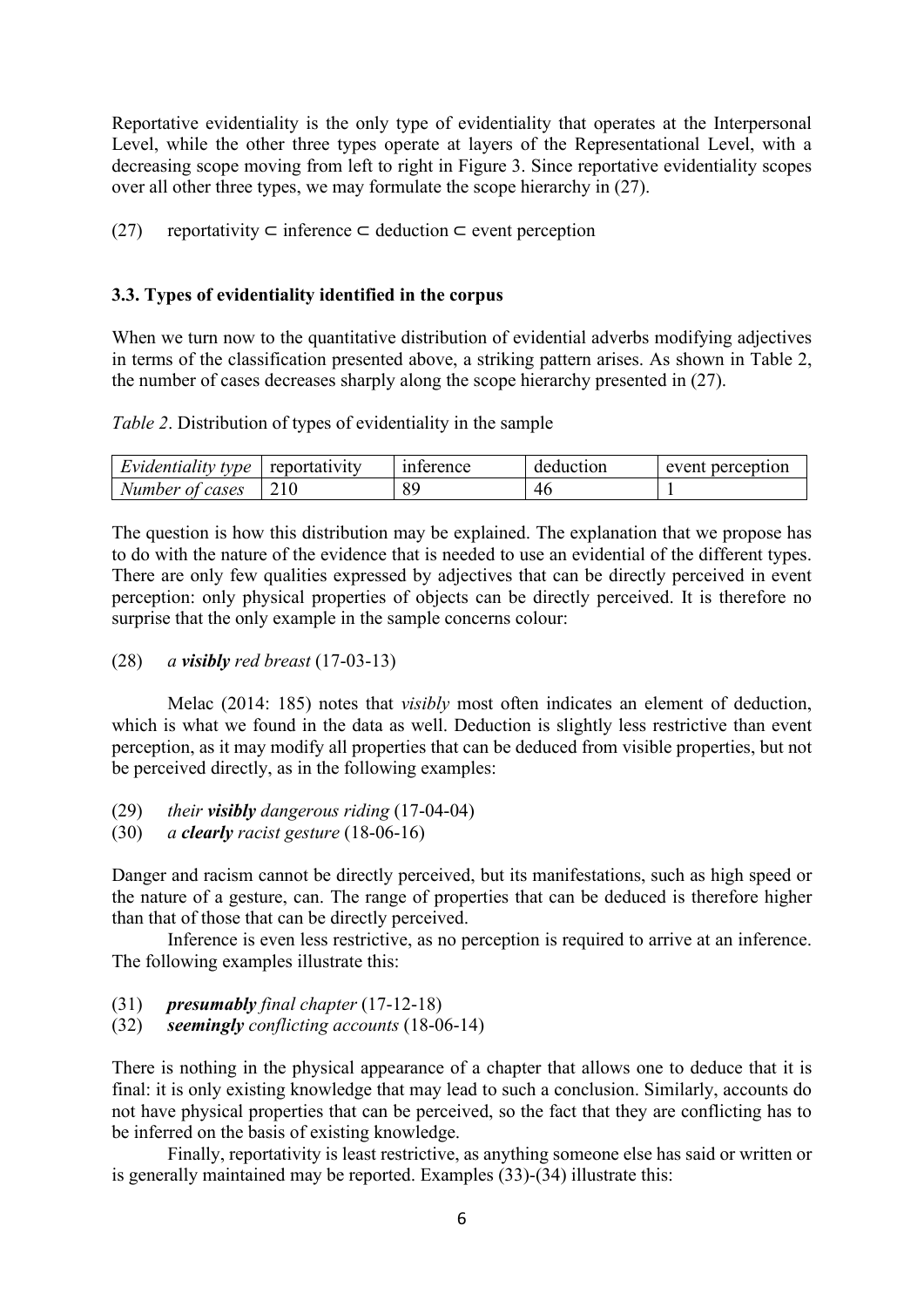- (33) *the supposedly "peaceful" West Bank* (18-05-20)
- (34) *an apparently "populist" government* (18-05-24)

The one uttering (33) is attributing the property 'peaceful' to the West Bank, but is not committing him-or herself at all to this attribution. To the contrary, by using the evidential adverb the speaker actually questions the peacefulness. It is therefore not inferred but reported, as shown by the quotation marks, which means that even non-inferred or non-inferrable properties may be attributed to someone else. Similarly, in (34) the property 'populist' is reported rather than inferred.

The layered structure in FDG may be said to represent a scale from more concrete at the lowest layers to more abstract at the highest layers. This is reflected in the combinatorial properties of evidential adverbs pertaining to the different layers, as illustrated above.

#### **4. Types of modification**

#### **4.1. Introduction**

This section studies the influence of the type of modification that is being executed by the adjective modified by the evidential adverb. In Section 4.2 we first present a classification of modification types in FDG. Section 4.3 then shows how these types manifest themselves in the corpus. In this section we also discuss these results.

#### **4.2. Types of modification in Functional Discourse Grammar**

In terms of the formalism presented in Section 2, a noun phrase used referentially is build on the template given in (35) (see Van de Velde 2007, Butler 2008, Hengeveld 2008, Rijkhoff 2008):

(35) IL:  $(R_1: [\dots] (R_1): \Sigma^R (R_1))$ RL:  $(\alpha_1: (f_i: Lex (f_1): \sigma^f(f_1)) (\alpha_1): \sigma^{\alpha}(\alpha_1))$ 

At the Interpersonal Level, the noun phrase corresponds to a Referential Subact  $(R<sub>1</sub>)$ . At the Representational Level, it corresponds to an entity, here represented as  $(\alpha)$ , which is a variable ranging over different entity types. This entity is characterized by a Property  $(f_1)$ , which corresponds with the head noun of the noun phrase. All three layers mentioned here can be modified by means of grammatical or lexical modifiers, of which only the latter interest us here. The Referential Subact, as a whole, can be modified by the modifier  $\Sigma^R$ . Modifiers of this type express subjective evaluations of the referent by the speaker. The entity referred to can be modified by means of the modifier  $\sigma^{\alpha}$ , which indicates a second property of that entity. The Property of that entity can be modified by means of the modifier  $\sigma^f$ . This modifier provides a second property of the Property.

A constructed example such as (36) can then be represented as in (37), in which the entity type is (x), for Individual.

- (36) my poor  $(\Sigma^R)$  unhappy  $(\sigma^x)$  skillful  $(\sigma^f)$  surgeon  $(f_i)$
- (37) IL:  $(R_I: [\ldots] (R_I): \text{poor } (R_I))$ RL:  $(x_i: (f_i: doctor (f_i): (f_i: skillful (f_i)) (f_i)) (x_i): (f_k: unhappy (f_k)) (x_i))$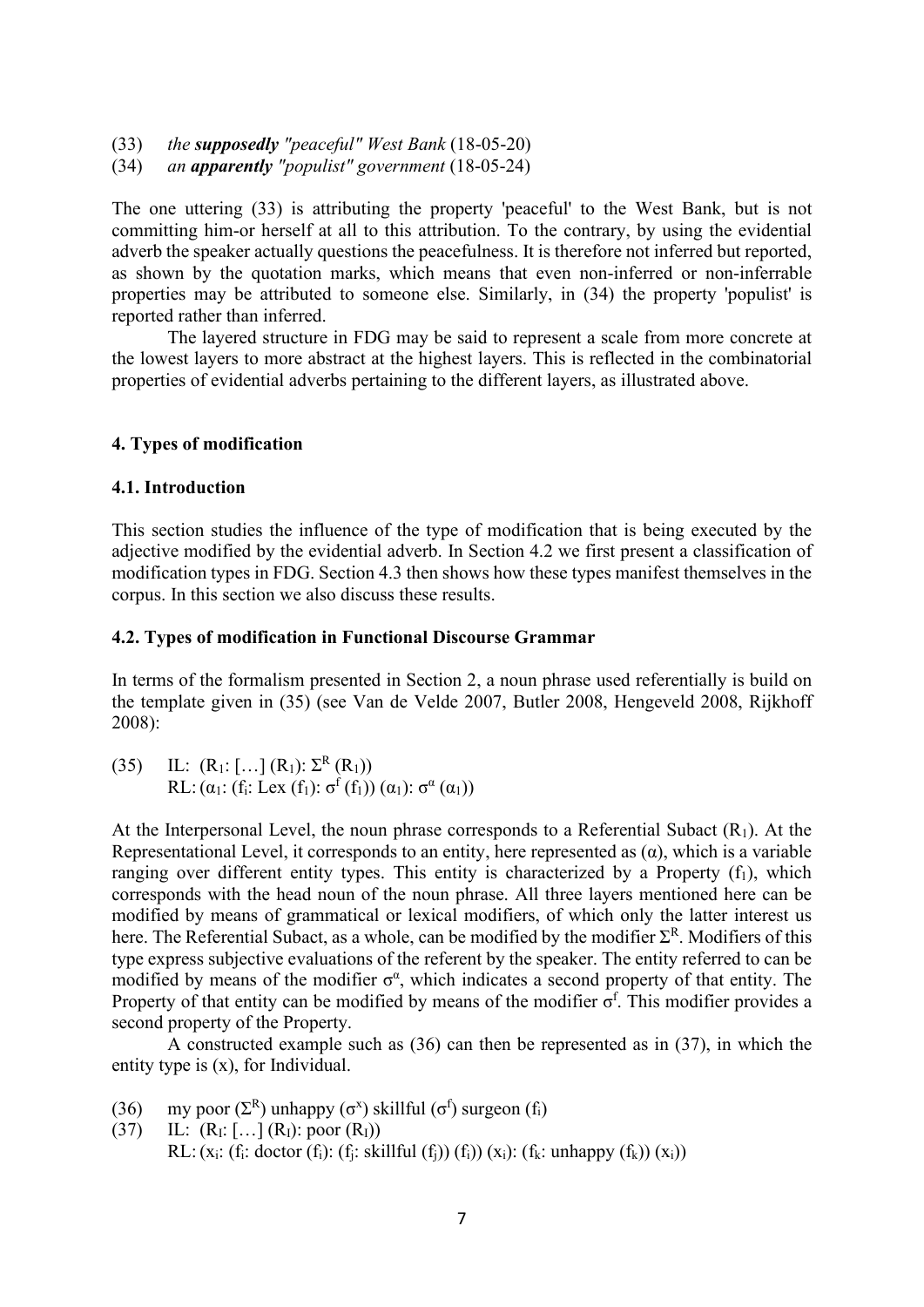By means of the adjective *poor* the speaker expresses his/her empathy for the referent of the noun phrase; the adjective *unhappy* provides a second property of the referent: the referent is both a surgeon and unhappy; the adjective *skillful* has a more limited scope: the entity referred is not both a doctor and a skillful person, the skillfulness is limited to the referent being a doctor; it is thus the doctorhood as a property that is modified by the adjective *skillful*.

Thus, three types of modification can be distinguished in FDG. The latter two, exemplified by *unhappy* and *skillful* above, correspond to what Bolinger (1967) calls 'referent modification' and 'reference modification', respectively. Referent modification, as defined by Bolinger (1967: 22) is the "product of conjunction", while reference modification is not. In reference modification, the adjective rather depends on the noun for explication (Siegel 1976): a person who is an experienced carpenter is not necessarily an experienced person in general terms, as he or she may not be an experienced surgeon or baker. These two types of modification, referent modification and reference modification, are therefore also characterized as 'intersective' and 'subsective', respectively (see e.g. Morzyki 2016). The third type of modification in FDG, which is speaker bound, such as expressed by *poor* in (36) or evidential adjectives such as *alleged* and *purported*, illustrated in (38)-(39) (see also Van de Velde 2007), is also known as 'non-subsective' in the literature (Morzyki 2016: 23).

(38) *the alleged murderer*

(39) *the purported author*

#### **4.3. Types of modification identified in the corpus**

Turning now to the corpus data, Table 3 shows how the various types of modification manifest themselves across the different types of evidentiality discussed in Section 3.

|                        | reportativity | inference  | deduction   | event      |     |
|------------------------|---------------|------------|-------------|------------|-----|
|                        |               |            |             | perception |     |
| R-modification         |               |            |             |            |     |
| $\alpha$ -modification | 185 (88.1%)   | 85 (95.4%) | $46(100\%)$ | $(100\%)$  | 317 |
| f-modification         | $25(11.9\%)$  | $(4.6\%)$  | $0(0\%)$    | $0(0\%)$   | 29  |
|                        | 210           |            | 46          |            | 346 |

*Table 3*. Types of modification in the corpus

Table 3 shows, first of all, that R-modifying adjectives are never modified by evidential adverbs in the sample. This makes sense, as R-modifiers are speaker bound: they express a personal assessment of the speaker, which is not based on external evidence but on the speaker's emotions or personal knowledge, such as the feelings of empathy expressed in 'my poor surgeon fell ill once again'. However, when 'poor' in this sense is preceded by and evidential adverb as in (40), a property assigning reading is triggered.

#### (40) *my visibly/clearly/seemingly/reportedly poor surgeon*

A second fact that stands out in Table 3 is that reportativity and inference combine with reference modifying adjectives, but deduction and event perception do not. Some examples of reportative evidentials combining with reference modifying adjectives are given in (41)-(42), and some of inferential evidentials in (43)-(44)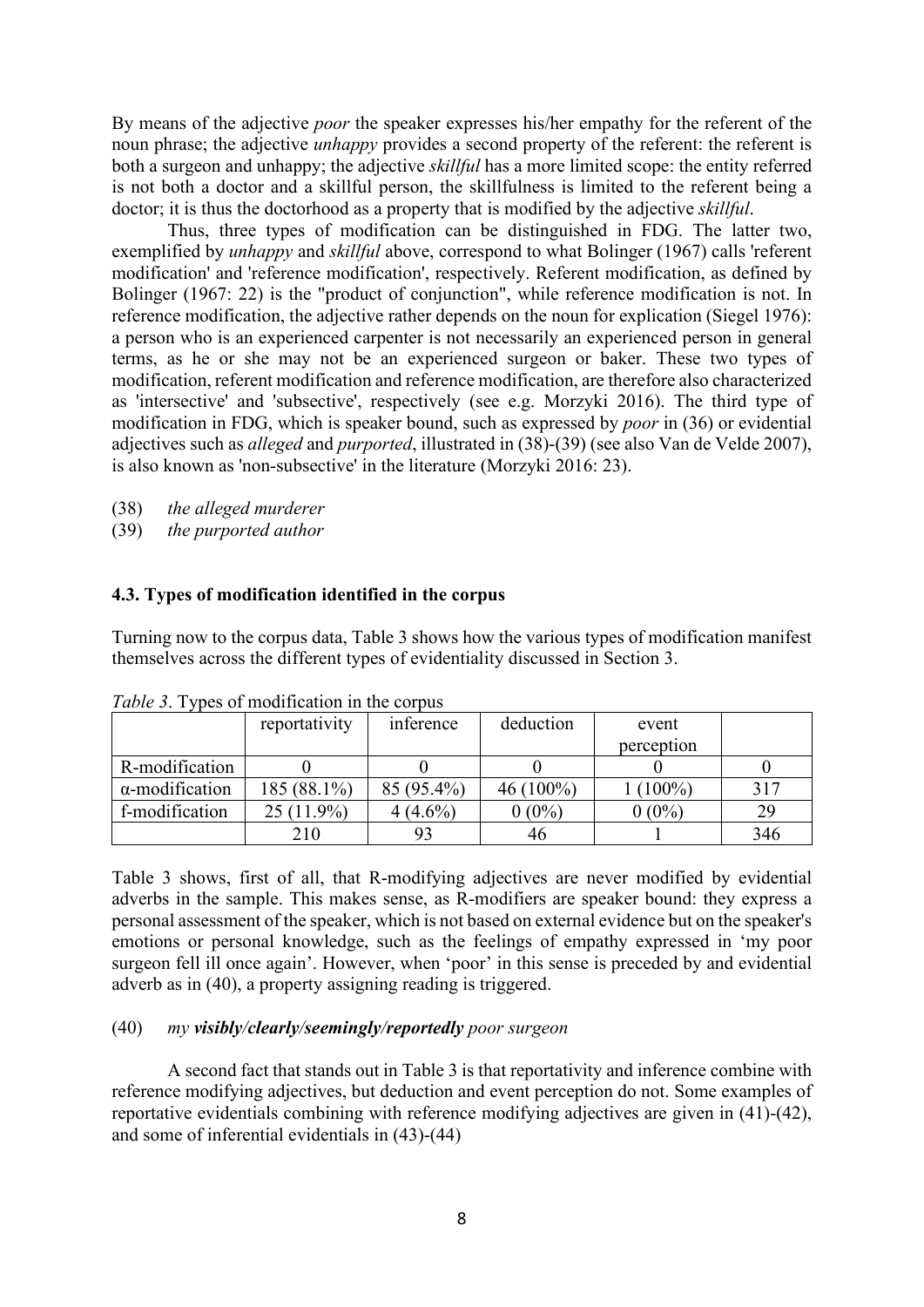- (41) *supposedly political comedians* (18-05-17)
- (42) *the supposedly pescatarian predators* (18-01-13)
- (43) *the seemingly prosaic function* (18-06-18)
- (44) *an unorthodox, seemingly militant movement* (18-03-06)

Note that in the case of reportativity, with four exceptions it is always the evidential *supposedly*  that combines with a f-modifying adjective. In the case of inference, in three out of the four cases it is the adverb *seemingly*.

To further explain the distribution in Table 3, we note that the nature of the evidential adverb must match the properties expressed by the modifying adjective. If properties are inherent and permanent as is the case with the reference modifying adjectives shown in (41)- (44), those properties cannot be perceived. Given that perception forms the basis for deduction and event perception, the cooccurrence of these adjectives with adverbs of deduction and event perception is unacceptable, as shown in (45)-(48):

- (45) ?*visibly political comedians*
- (46) ?*the visibly pescatarian predators*.
- (47) ?*the visibly prosaic function*
- (48) ?*an unorthodox, visibly militant movement*

Thus, the non-occurrence of adverbs of deduction and event perception with referencemodifying adjectives seems to be an artefact of their expressing permanent properties. We will go into the influence of the permanent and contingent meaning of adjectives in the next section.

## **5. Permanent and contingent properties**

#### **5.1. Introduction**

In this section and the next one, we study the influence of the type of adjective that is being modified by the evidential adverb on the distribution of the latter within noun phrases. In this section we study the influence of the permanent or contingent meaning of the adjective on its combinatorial properties with evidential adverbs. The previous section has shown the relevance of this distinction already, but in this section we will look at this factor in more detail. In Section 5.2. we first present the treatment of the opposition between these two adjective classes in FDG, while in Section 5.3 we look at their distribution within the sample and these results.

# **5.2. Permanent and contingent properties in FDG**

In FDG the distinction between permanent and contingent properties is given special treatment in Hengeveld & Mackenzie (2008: 137). A distinction is made into two types of Property (f), as shown in (49)-(50).

- $(49)$  $(Pf_1)$ permanent Property
- $(50)$  $({}^{\rm c}f_1)$ contingent Property

By means of a subscript preceding the Property variable (f), two subclasses of Property are defined for those languages in which such a distinction is relevant.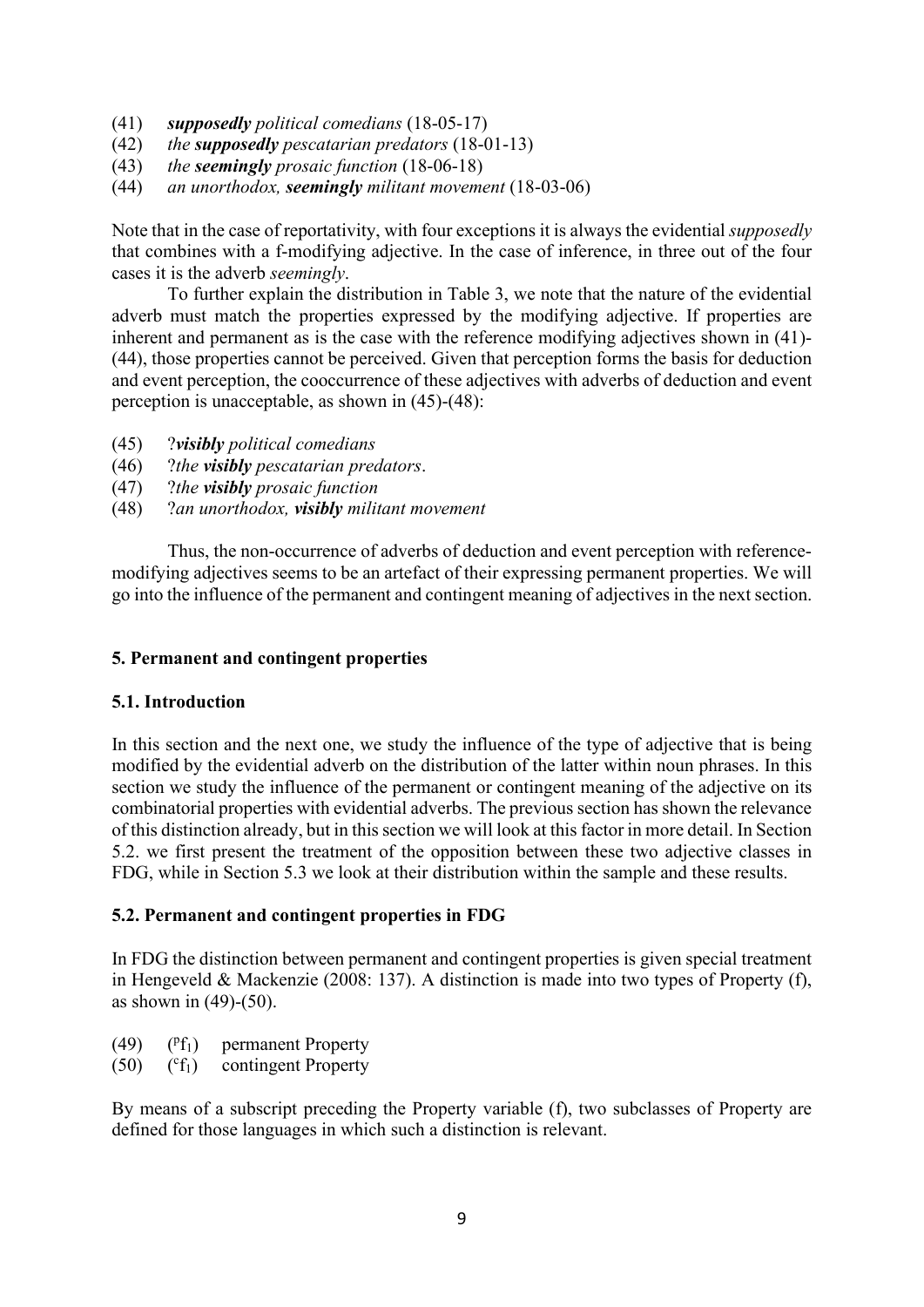One such language is Spanish. In this language, the choice of a copular verb with predicative adjectives crucially depends on this distinction. Hengeveld & Mackenzie (2008: 137) provide the following examples:

| (51) | La                       | chica | es                         | guap-a.  |
|------|--------------------------|-------|----------------------------|----------|
|      | DEF.F.SG girl            |       | COP.PRS.3.SG               | pretty-F |
|      | 'The girl is pretty.'    |       |                            |          |
| (52) | La                       | chica | está                       | guap-a   |
|      |                          |       | DEF.F.SG girl COP.PRS.3.SG | pretty-F |
|      | 'The girl looks pretty.' |       |                            |          |

With the copula *ser* in (51) the property is presented as permanent, in (52), with the copula *estar*, as contingent.

## **5.3. Adjectives expressing permanent and contingent properties in the sample**

While taking into account the context of use, the adjectives in the sample were classified according to whether they express a permanent or a contingent property. As is clear from the examples from Spanish in (51) and (52), one and the same adjective may be used in different ways, depending on the context. Out of context, the following example is ambiguous:

#### (53) the **apparently** good-hearted Frank (18-05-25)

One of the possible interpretations of (49) is that Frank is good-hearted by nature, the other is that he showed kindness in a particular instance. Taking into account these contextual dependencies, the adjectives in the sample may be classified as in Table 4.

|            | reportativity | inference | deduction    | event      |     |
|------------|---------------|-----------|--------------|------------|-----|
|            |               |           |              | perception |     |
| Contingent | 49 (23%)      | 28 (31%)  | 46 $(100\%)$ | $(100\%)$  | 124 |
| Permanent  | (77%)         | $(69\%)$  | $0(0\%)$     | $0(0\%)$   | 222 |
|            | 210           | 90        | $4-$         |            | 346 |

*Table 4*. Adjectives expressing permanent and contingent properties in the sample

As shown by Table 4, adverbs of deduction and event perception never combine with adjectives expressing permanent properties. The perceptual process that is the basis for these evidential categories, registers change and hence combines with contingent properties, not permanent properties. hence contingent properties, not permanent properties. In the previous section, we have already shown this to be the case for reference-modifying adjectives, which intrinsically express permanent properties. The following examples show that the same holds for referent-modifying adjectives expessing permanent properties.

- (54) *my evidently*/?*visibly privileged background* (18-02-27)
- (55) *China's seemingly*/?*visibly insatiable desire for commodities* (18-02-23)

The adjectives *privileged* and *insatiable* indicate permanent properties in their context of use, in which they are combined with the inferential adverbs *evidently* and *seemingly*. Replacing these adverbs by the adverb of deduction *visibly* seems unnatural, as permanent properties are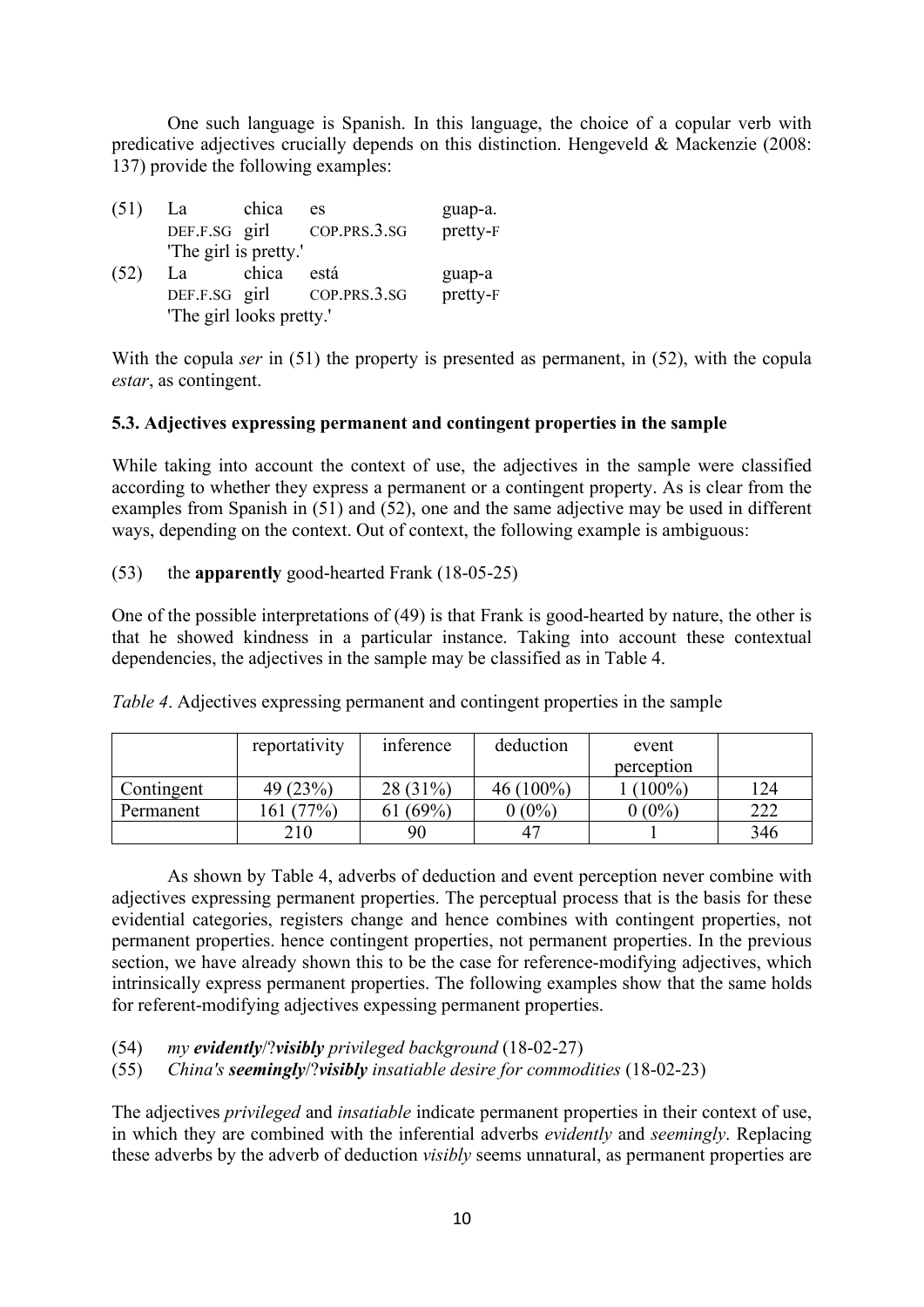not easily deduced on a particular occasion. For the same reason, the following constructed example in most circumstances does not make sense:

## (56) ?*a visibly stone building*

We thus find that the permanent nature of adjectives, whether they are reference modifying (Section 4) or referent-modifying (this section), makes them unlikely candidates to be combined with adverbs of deduction and event-perception.

# **6. Descriptive and evaluative adjectives**

## **6.1. Introduction**

This section studies the influence of the type of adjective that is being modified by the evidential adverb on the distribution of the latter within noun phrases from a second perspective: that of the descriptive or evaluative nature of the adjective. In Section 6.2 we first present a classification of types of adjectives based on Farsi (1968) and relate it to earlier work in FDG. Section 6.3 then shows how these types manifest themselves in the corpus and discuss these results.

# **6.2. Types of adjectives in Functional Discourse Grammar**

Work on adjective types in FDG has mainly be carried out by Rijkhoff (2002, 2008). We are interested in this section more specifically in what Rijkhoff calls qualifying adjectives. As Rijkhoff (2008) notes, several classes may be distinguished within the group of qualifying adjectives; he distinguishes between a more objective/permanent class and a more subjective/temporary class. The distinction is relevant for ordering phenomena within the noun phrase as illustrated in the following examples (Rijkhoff 2008: 75):

- (57) *Where did you buy that beautiful round table?*
- (58) \**Where did you buy that round beautiful table?*

As these examples show, the objective adjective *round* has to occur closer to the head noun than the subjective adjective *beautiful*.

A similar distinction is made in Farsi (1968), also referred to by Rijkhoff (2008). Farsi distinguishes between two classes of adjectives in English, an A and a B class, the A class being descriptive in nature, the B class evaluative. Farsi's B class corresponds to Rijkhoff's subjective class, but his A class includes both Rijkhoff's objective class of qualifying adjectives and Rijkhoff's classifying class. In this section, we are only interested in the former, and will return to the latter below. Farsi uses various tests to show that his descriptive and evaluative classes behave differently in English grammar. Apart from the ordering restrictions illustrated in (57) and (58), the tests concern, first of all, the form of the adjective when negated. The negative prefix for descriptive adjectives is *non-*, as in *non-verbal*, while evaluative ones may take *un-*, *in-* or *dis-*as in *unkind*, *inconsistent*, and *disrespectful*. Furthermore, evaluative adjectives can be qualified by *very*, as in *very kind*, *very inconsistent*, and *very respectful*, while descriptive ones cannot, as shown by ?*very verbal*.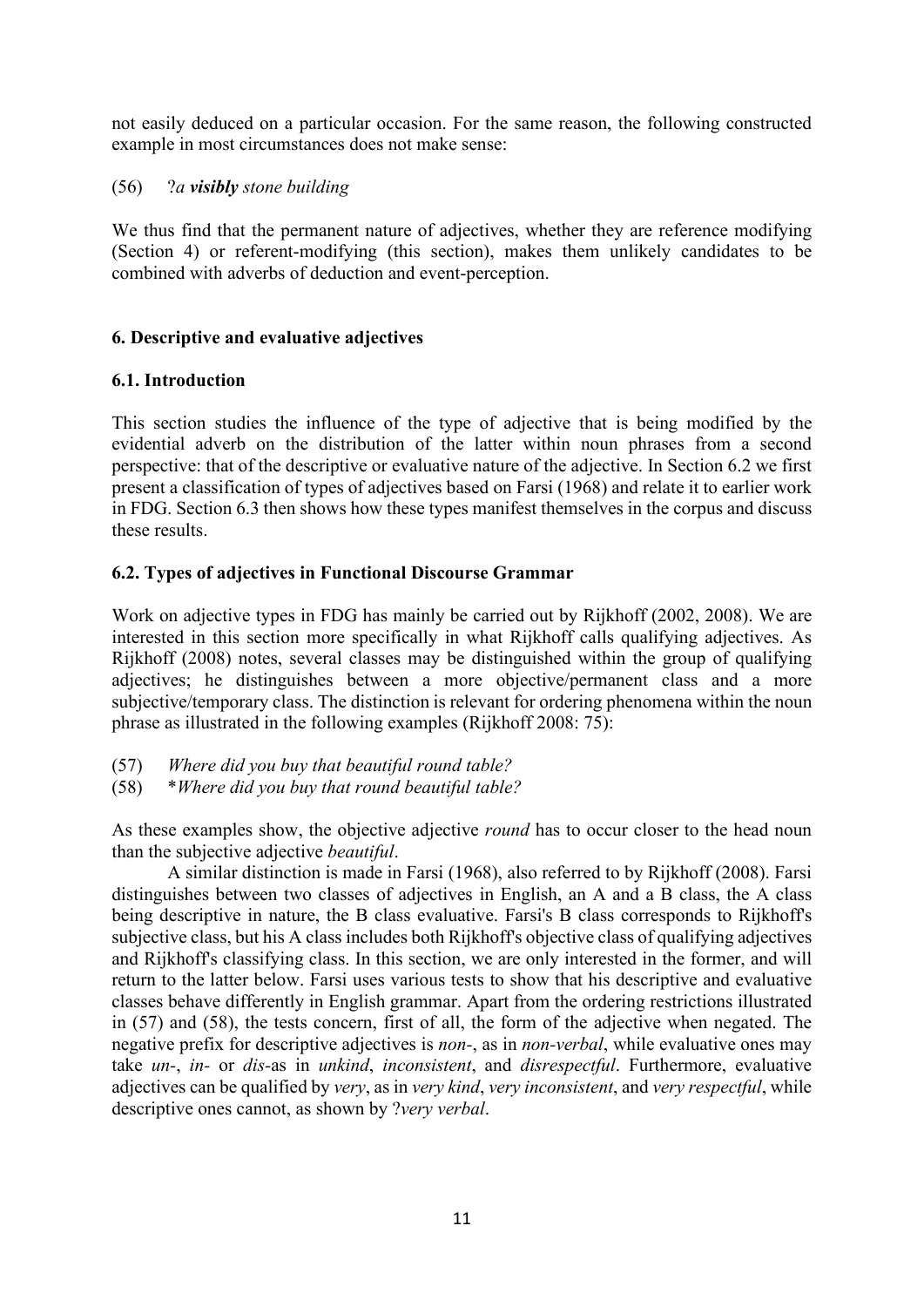## **6.3. Types of adjectives identified in the corpus**

We use the criteria provided by Farsi (1968) to classify the adjectives in the sample. As mentioned above, we restrict ourselves to the ones that are qualifying in nature. There are furthermore some adjectives that are not classifiable in any of the two classes defined by Farsi, including adjectives of color, age, and place. Excluding these adjectives, the total number of relevant cases is 332.

In Table 3, we cross-classify Farsi's (1968) adjective classes with the classes of adverbs studied in Section 3.

|                   | Reportativity | Inference    | Deduction     | Event      |     |
|-------------------|---------------|--------------|---------------|------------|-----|
|                   |               |              |               | Perception |     |
| Descriptive $(A)$ | 66 (31.7%)    | $22(28.6\%)$ | $3(6.4\%)$    |            |     |
| Evaluative $(B)$  | 142 (68.3%)   | $(71.4\%)$   | 42 $(93,6\%)$ |            | 241 |
|                   | 208           | 79           | 45            |            | 332 |

|  |  | Table 3. Types of adjectives and evidentiality type |
|--|--|-----------------------------------------------------|
|  |  |                                                     |

What Table 3 shows is that the number of evaluative adjectives that is modified by an evidential adverb of deduction is remarkably high. Below are some representative examples.

- (59) *the visibly distressed man* (17-04-11GB)
- (60) *the clearly delighted audience* (18-06-18 GB)
- (61) *an evidently proud man* (16-11-19)

Especially remarkable is the presence of 24 (out of 42) instances of proper names with an indefinite article and an adjective expressing emotions and feelings of someone other than the speaker/writer, which are modified by an evidential adverb of deduction. An example is (62).

(62) *a visibly unhappy Paulo* (17-02-23)

The adverb *visibly* occurs very often in this configuration, but there are also instances with the deductive adverbs *clearly* and *apparently*:

- (63) *a clearly ecstatic then-Princess Elizabeth* (18-06-01)
- (64) *an apparently shocked Dom* (18-05-04)

The B-adjectives that occur with deductive adverbs in the sample are the following: *affected*, *agitated*, *angry*, *awkward*, *contaminated*, *dejected*, *delighted*, *distressed*, *emotional*, *ecstatic*, *favourable*, *frustrated*, *good-hearted*, *happy*, *high*, *hurt*, *intentional*, *irate*, *jolly*, *nervous*, *pained*, *proud*, *shocked*, *sickened*, *stressed*, *stunned*, *supportive*, *uncomfortable*, *unhappy*, *unnerved*, *upset*. Note that all these adjectives denote temporary states. As we showed in the previous section, deduction and event perception are not used with adjectives expressing permanent properties, only with those expressing temporary properties. The larger number of cases of deduction with type B adjectives may thus be a result of this. We have no way of verifying this for event perception, as there is only one example of this in the entire sample. But note that in this example, repeated in (61), the adjective expresses a temporary property as well.

(65) a **visibly** red breast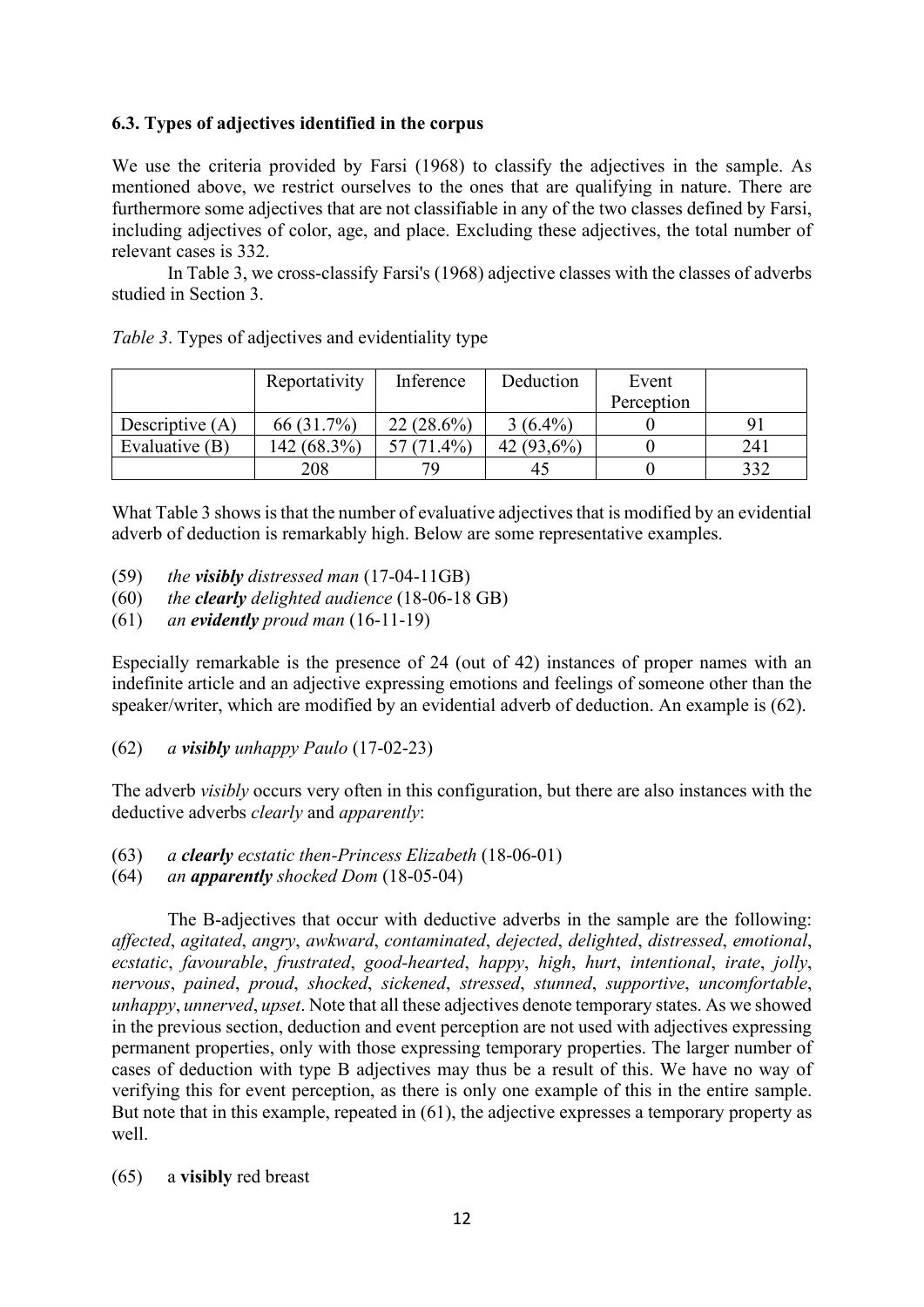Cases like (62)-(64), in which the evaluative adjective modifies a proper name, seem to be responsible to a great extent for the larger proportion of combinations of a deductive evidential adverb with an evaluative adjective. Note that when the indefinite article is used with an evaluative adjective and a known proper name as in *an angry Blair* a contrastive state is evoked. The combination of the article together with the evaluative adjective serves to mark an emotion on a particular occasion that contrasts with states of mind at other times. Vandelanotte & Willemse (2002) point out that the indefinite article used in phrases such as *an angry Blair* 'designates manifestations or "images" of a more temporary nature' (2002: 18). This fleeting image is supported by the deductive evidential adverb as in *a visibly unhappy Paolo*, which not only ties the description to a moment in time, but also expresses a subjective view expressing that a conclusion regarding emotions has been drawn from observation.

Thus, we find once more that the special behaviour of adverbs of deduction is closely related to the fact that the adjectives involved express contingent properties.

#### **7. Restrictiveness**

#### **7.1. Introduction**

This section studies the influence of the restrictiveness of the adjective modified by the evidential adverb. In Section 6.2 we first present a classification of restrictiveness types in FDG. Section 6.3 then shows how these types manifest themselves in the corpus. In this section we also discuss these results.

#### **7.2. Restrictiveness in Functional Discourse Grammar**

The (non-)restrictiveness of adjectives can be illustrated by means of the following examples. Example (67) is taken from Keizer (2019).

- (66) *Only friendly people are welcome here.*
- (67) *Our friendly staff is here to make sure that you have an outstanding experience*.

In (66) the adjective *friendly* restricts the set of people to those who are friendly. In (67), on the other hand, *friendly* does not restrict the set of staff members, which is delimited sufficiently already by the possessive modifier *our*; it just provides an additional attribute to the staff members already identified otherwise. Martin (2014) describes restrictive modification as follows: 'a modifier (M) restrictively modifies the head (H) when the contextual set of objects MH denoted by the modified head (MH) is properly included in the contextual set of MH objects denoted by H', while she provides the following definition for non-restrictive modification: 'Modifier M nonrestrictively modifies Head H if the contextual set of objects denoted by H equals the contextual set of objects denoted by MH.'

In our FDG-representations so far, adjectives in general terms have been represented as restrictive, as indicated by the colon in the representation of the noun phrase *friendly people* from example (66):

(68)  $(x_i: (f_i: people (f_i)) (x_i): (f_i: friendly (f_j)) (x_i))$ 

Keizer (2019) notes that non-restrictive adjectives constitute separate propositional contents, as they are not sensitive to the truth conditions of the main propositional content. The details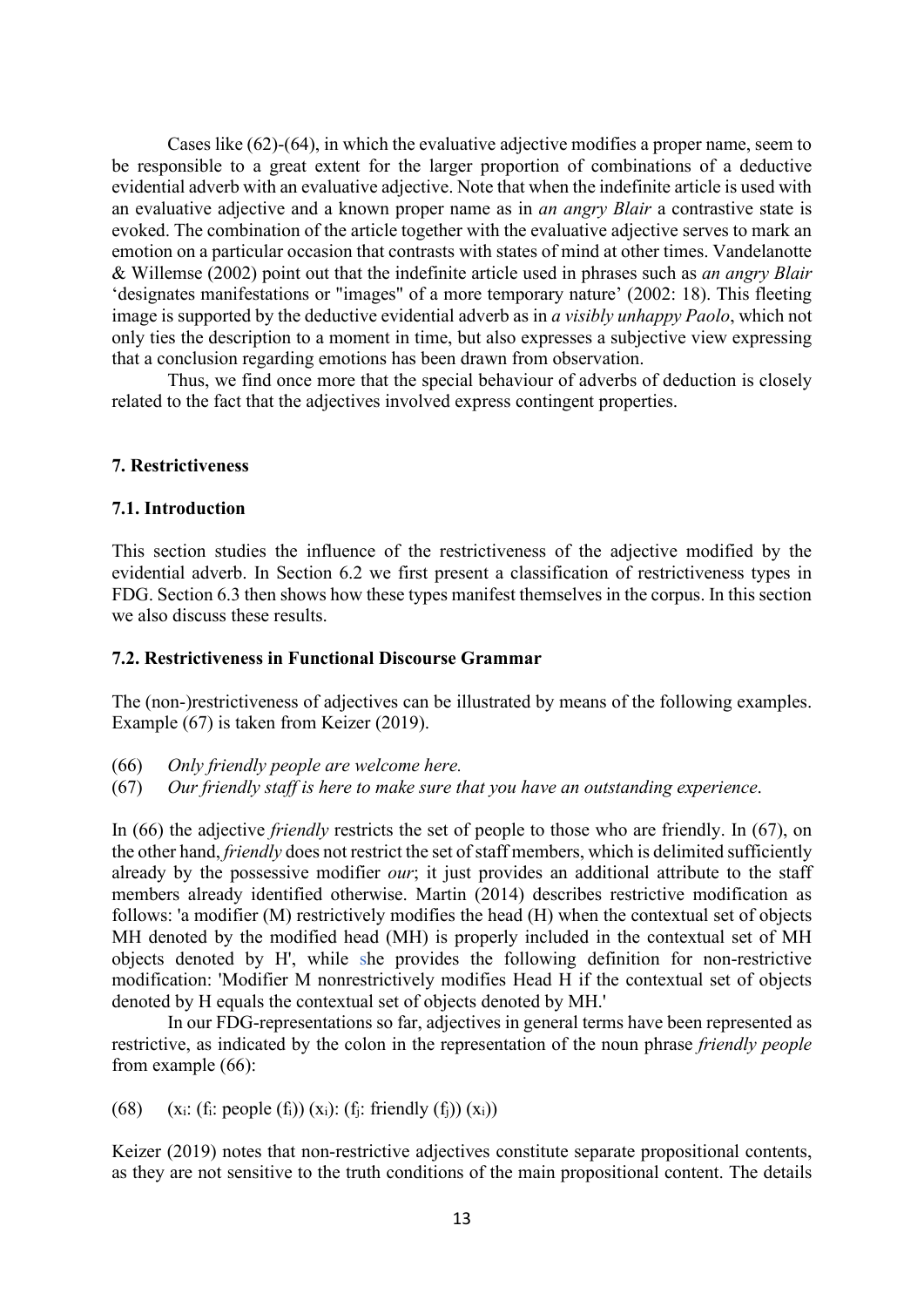of her analysis are not immediately relevant for our point here, so we will use simplified representations like the following one of *friendly staff* in (67) to indicate non-restrictiveness, by replacing the colon by a comma:

(69)  $(x_i: (f_i: \text{staff } (f_i)) (x_i), (f_i: \text{friendly } (f_i)) (x_i))$ 

# **7.3. Restrictiveness in the corpus**

In Table 4, we cross-classify restrictiveness with the classes of adverbs studied in Section 3. Note that restrictiveness is not a property of the adjective, but rather a property of the use of that adjective in a specific context. Thus, as shown above, the adjective *friendly* is restrictive in (66) and non-restrictive in (67). Example (70), taken from Matthews (2014:168), shows that out of context an adjective may be ambiguous as to its restrictiveness.

# (70) *the desperate people of Ruritania*

Example (70) could refer to all the people of Ruritania or just part of them.

| <i>Tuble 4.</i> Restrictiveness and evidentiality type |                         |          |              |                  |  |  |
|--------------------------------------------------------|-------------------------|----------|--------------|------------------|--|--|
|                                                        | Reportativity Inference |          | Deduction    | Event Perception |  |  |
| Restrictive                                            | 165(78.6%)              | 167(77%) | $18(37.5\%)$ | $1(100\%)$       |  |  |
| Non-restrictive                                        | $45(21.4\%)$            | 20(23%)  | $30(62.5\%)$ | $0(0\%)$         |  |  |

*Table 4*. Restrictiveness and evidentiality type

Some examples of evidential adverbs combining with restrictive adjectives are given in (71)- (72), with non-restrictive adjectives in (73)-(74):

- (71) *their presumably favourite rockstar* (18-04-20)
- (72) *a purportedly imperiled culture* (17-08-19)
- (73) *another supposedly privileged community* (17-10-25)
- (74) *his allegedly shopaholic wife* (18-05-22)

It is immediately clear from Table 4 that there is a high proportion of cases in which an adverb of deduction combines with a non-restrictive adjective. Some relevant cases are given in (75) and (76):

- (75) *the visibly distressed woman* (17-03-06)
- (76) *the clearly delighted audience* (18-06-18)

The relevant group of examples includes the 24 cases in which a proper name is modified and that we mentioned in Section 5.3. Two relevant examples are given in (77) and (78):

- (77) *a visibly emotional Emmanuel Macron* (17-12-28)
- (78) *a clearly ecstatic then-Princess Elizabeth* (18-06-11)

Thus, it seems that the frequent collocation of an adverb of deduction with an (evaluative) adjective modifying a proper name is again responsible for this distribution. As noted above, the adjectives involved denote temporary properties, so that there is once more a clear connection here between deduction and temporary properties.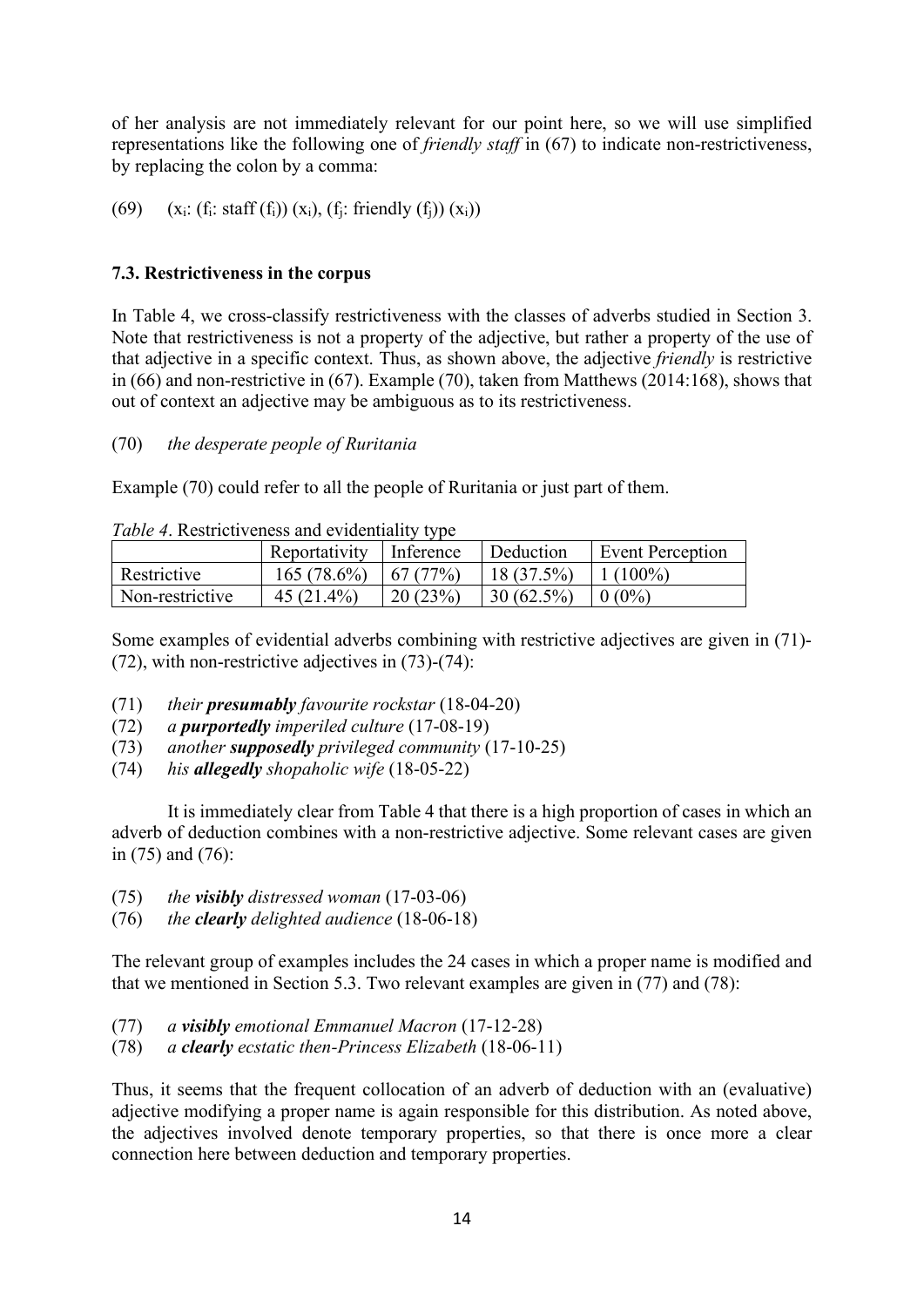## **8. Pragmatic effects of evidentials in noun phrases**

#### **8.1. Introduction**

We have shown above that there is considerable interaction between the elements of an NP in terms of their semantics. For example, the nature of subsective adjectives limits the cooccurrence with certain types of evidential meaning (5.3), and adverbs of deduction and event perception only combine with adjectives expressing a temporary state (6.3). In the present section, we turn to pragmatic aspects, discussing rhetorical strategies involving reportative, inferential and deductive adverbs. The one example of an adverb of event perception within a noun phrase that we encountered does not reveal any rhetorical usage.

## **8.2. Reportatives**

There are only two cases of *reportedly* in noun phrases in the corpus**.** Although similar in meaning, in that they draw on speaker external information, instances of *purportedly* and *supposedly* appear to reflect a view held more generally by others that is calls into question by the speaker, whereas that is not so in the few cases of *reportedly*. One of those is the one illustrated in (79). In this case the irreversibility of Ronaldo's decision is reported in a neutral fashion.

(79) *Ronaldo, fresh from proving he IS the best player on the planet in Portugal's World Cup thriller against Spain, linked with a sensational return to [Manchester United.](https://www.dailyrecord.co.uk/all-about/manchester-united-fc) That's what Italian newspaper [Libero](http://www.libero.it/) is reporting with French giants PSG also lurking after Ronaldo's reportedly "irreversible" decision to leave Real Madrid. The report states the 33-year-old will be on the move after the World Cup. Financial fair play rules could rule out the Paris side from making a move and that could open the door for United.* (18-06-18)

In other cases in which the adjective following a reportative adverb is within quotation marks, as is *neutral* in (80), the reportative and the context call into question not only the applicability of the adjective in ascribing the property to the noun, but they can also carry an implicature of cynicism. For a similar effect of the reportative in American Spanish, see Olbertz (subm.) and references therein.

(80) *former senior members of our supposedly "neutral" Civil Service have been rolled out in recent days to liken Brexit supporters to "snake oil salesmen" simply because we want to restore Britain as a self-governing democracy.* (18-02-08)

As such, the writer does not appropriate the adjective (Fox 2008). In this use, the adjective *civilized* becomes prosodically prominent. This effect is also seen without the use of quotation marks as in  $(81)$ .

(81) *which are instead fed to food animals in the supposedly civilized west, to fatten them up, so that supposedly civilized people can then eat them* (18-04-28)

The reportative can thus be used for creating a rhetorical effect. In the retrieved data, but not in our data counts, we have example (82), a letter to a newspaper. The reportative adverb *purportedly* appears to disrupt the proper noun and unitary set made up of the adjective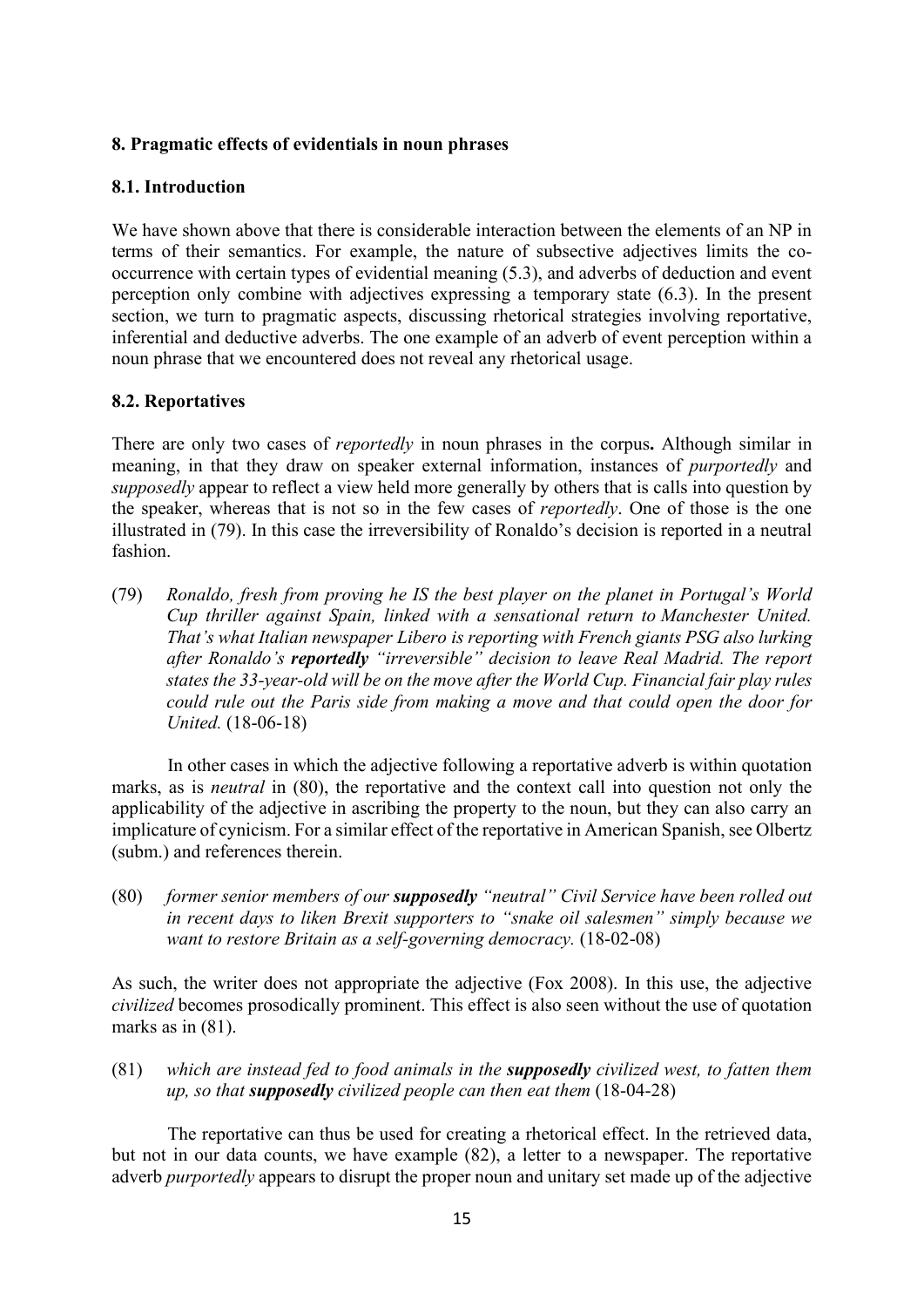*United* and the noun *Kingdom*, which then forms a regular adjective noun combination, similar to *the divided kingdom*. As such, *united* is used in its regular meaning and the combination of the reportative adverb with this adjective conveys cynicism about the union of the UK nations.

(82) *The entirely repugnant and offensive remarks by the Great Donald are irrelevant by reason of their nonsense. What is relevant is that he felt able to say such appalling things to the Prime Minister of the purportedly United Kingdom. That is where this incompetent Government has dragged us. # Let me be clear. I am a Scot and treasure my European passport.* (17-11-30)

Furthermore, the reportative *purportedly* has a focusing effect, which is associated with restrictiveness and a change in stress pattern. Without the modifying adverb, the primary stress of the collocation *United Kingdom* [jʊˌnaɪ.tɪdˈkɪŋ.dəm] falls on [kɪŋ] and secondary stress on [naɪ] (Cambridge Dictionary Online). When preceded by the adverb *purportedly*, the adjective *united* [jo'nai.tid] receives primary stress, which is a focusing effect. The same focusing effect occurs with collocations that are not proper nouns such as the one in (81).

# **8.3. Inferentials**

Evidential inferential adverbs can also be used to create a rhetorical effect. The adjective can suggest that a particular description holds, while the context can describe a contrasting situation. Melac's (2014) discussion of evidential adverbs in clauses is also applicable to noun phrases. In the case of inferential *seemingly*, the speaker is not necessarily convinced of the meaning of the adjective but uses it to emphasize the discrepancy between an impression and reality. (Melac 2014: 273).

Inferential *seemingly* occurs in a film review of the 'Den of Thieves' (84). The use of *seemingly impossible* leads the reader to question the word *impossible* and think that maybe the heist was indeed possible. The review does not reveal whether the heist took place, but in the film, it did.

(83) *When the city's most successful group of robbers, led by ruthless ex-soldier and freshlyparoled Ray Merrimen (Pablo Schreiber), start to plan a seemingly impossible heist on the supposedly impenetrable Federal Reserve* (18-02-02)

In contrast, inferential *obviously* strengthens the meaning of the adjective in (84) expressing that, in the opinion of the speaker, the arguments were completely *misleading*. Melac (2014: 279) suggests that, unlike other evidential adverbs, *obviously* carries an inference of full conviction. In (85) Green expresses his strong disagreement with the words of Rees-Mogg, which was most likely in light of Brexit discussions at the forthcoming Brussels summit meeting.

- (84) *Last week he overstated our negotiating strength in an obviously misleading way by claiming that the EU was under pressure to strike a deal.* (18-06-02 GB)
- (85) *This was echoed by Damian Green, Mrs May's former deputy, who condemned arch-Brexiteer Jacob Rees-Mogg for his 'obviously misleading arguments' and spouting 'Churchillian-sounding phrases about becoming a 'vassal state'*. (18-06-03 GB)

In contrast, in the data inferential presumably does not have a rhetorical effect, it simply reflects that the speaker has entertained this thought: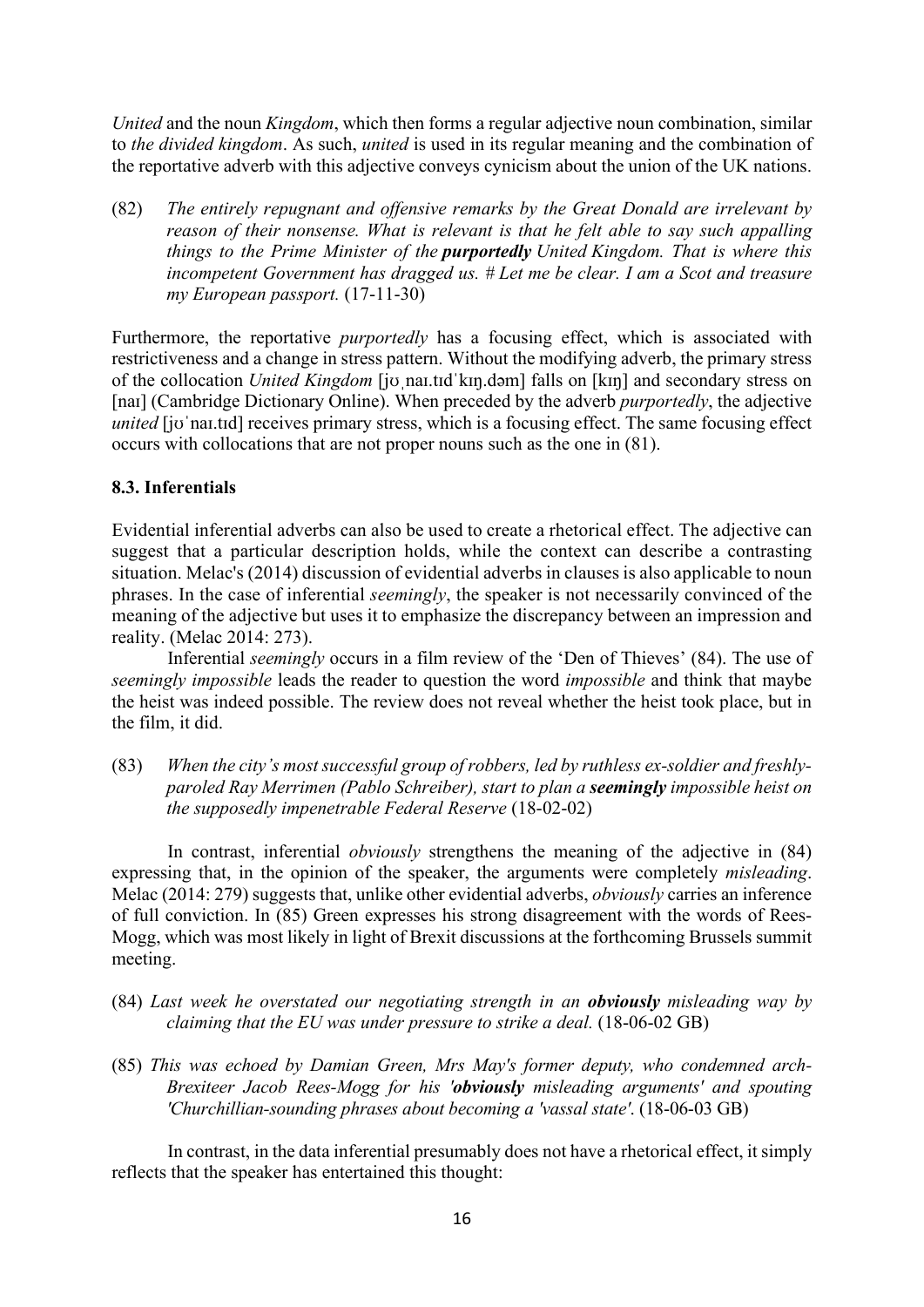(86) *The presumably now-greatly-embarrassed Riggs has portrayed Carl Grimes, son of series lead Rick Grimes (Andrew Lincoln), since he was 11 years old.* (17-12-11)

There are very few instances of the use *presumably* in noun phrases in the data. This could well be because it is so strongly speaker-oriented and therefore can be ambiguous. In (87) it could be the writer who is presuming that the future directors will be wealthy ones, but it could also be that the fans reckon that the directors will have this property.

(87) *Yesterday's announcement by King of a share issue provoked groans among many Rangers fans, as they had been seeking new external investment, reckoning that the mysterious departure of directors Paul Murray and Barry Scott would allow new and presumably wealthy directors on to the board*. (18-05-07)

Inferential adverbs also have a focusing effect, resulting in a stress shift, as shown in (88):

(88) *a male student was taken into custody, a seventeen-year-old officials have described as having an apparently clean slate before the massacre*. (18-05-18)

So rather than having the regular primary stress on *slate*, as in [kliːn ˈsleɪt], primary stress shifts to the adjective *clean*, as in [ˈkliːn ˌsleɪt].

## **8.4. Deductives**

In a similar way to the inferential adverb *seemingly,* deductive *seemingly* is used as a rhetorical tool to trigger a contrast to what then proves to be the case. In the description of one of the football goals, Messi's skillfulness is stressed by contrasting a first impression with the reality of the event (Melac 2014: 273).

(89) *The first time Lionel Messi stuck the ball through Thibaut Courtois's legs from a seemingly impossible angle it was possible to fool yourself that, well, he might have got a little fortunate there.* (18-03-14)

Similarly, in a review of travel to Madeira, we read in (90) that vegetable plots are *seemingly impossible.* The writer expresses the impression of the impossibility of using such steep plots of land but informs the reader that they are, in fact, used and harvested.

(90*) Their tiny farmhouses cling to the mountain sides, alongside vegetable plots at seemingly impossible angles. … All are harvested by hand; no machinery can operate on plots at near 90-degree angles*. (18-04-05)

Again in (91) *seemingly* is deductive and helps to create a discrepancy between the view of the Wolds, which gives an impression of *peacefulness,* and stories about werewolves, vampires, dragons and other mysterious creatures roaming in the area.

(91) *The Yorkshire Wolds may be home to rolling green hills, hidden valleys and ancient villages, but this seemingly peaceful stretch of Yorkshire is harbouring a much darker side behind its picture perfect appearance. (18-02-27)*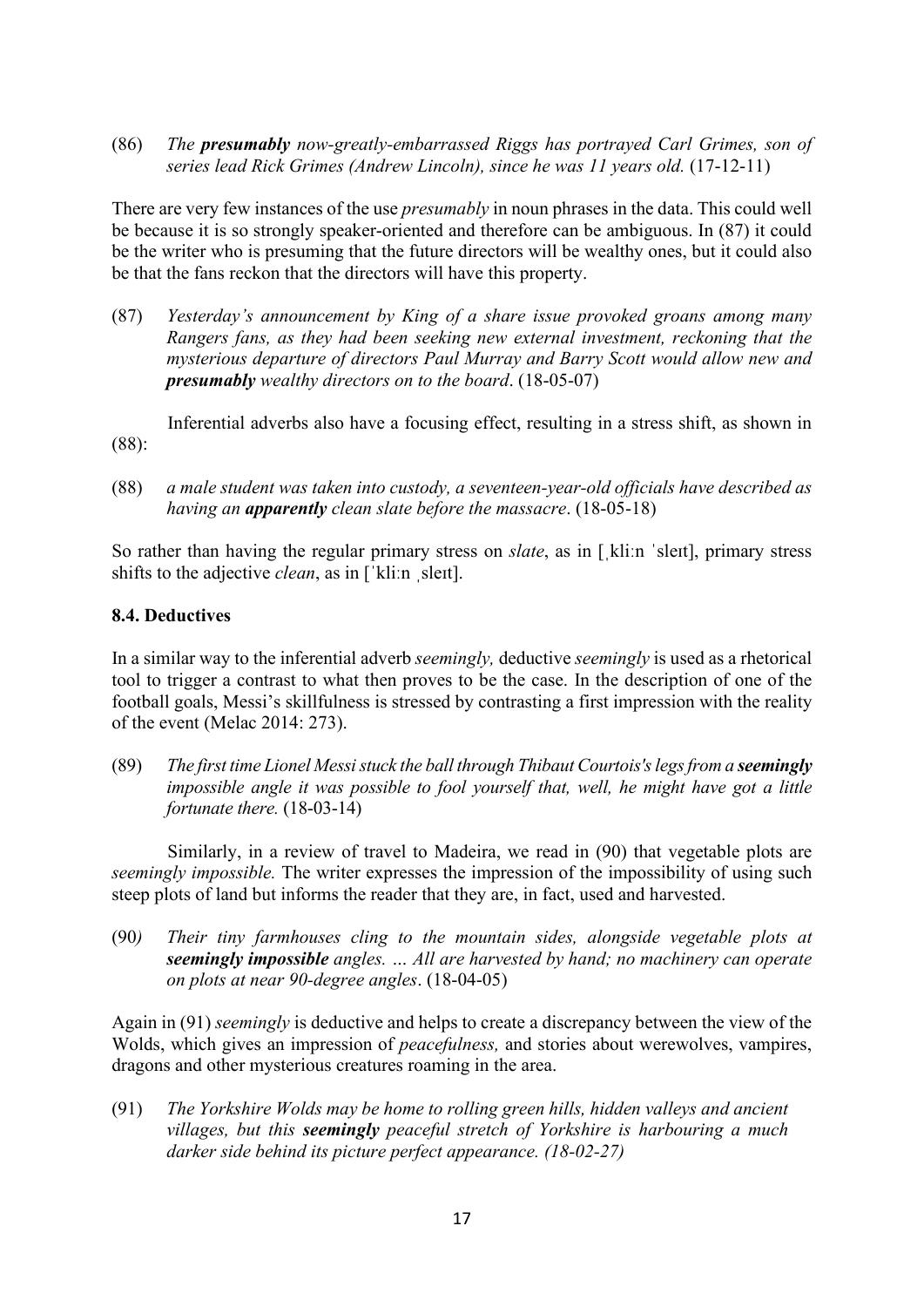As with the reportatives and inferentials, there can be a stress shift when a deductive evidential is used before a collocation. In *seemingly drunk driver* in (92) the main stress is on the word *drunk*: [ˈdrʌŋ.k ˌdraɪ.və<sup>r</sup> ] whereas without the adverb, it would be on the first syllable of *driver*.

(92) *The vehicle bounced off the concrete barrier and stopped in the middle of the street. Before the man, identified as 61-year-old Manuel Rodriguez-Rojas, could drive away, Lewis is seen in a Snapchat video hopping out of his car to confront the seemingly drunk driver*.(18-03-02)

#### **9. Conclusions**

In this paper, we have studied the distribution and use of evidential -*ly* adverbs in English noun phrases, using Functional Discourse Grammar as a descriptive framework. Evidential adverbs are unlike other adverbs used within noun phrases in that they display the same meaning within the clause and the noun phrase. We show that there is a robust effect of the FDG evidentiality hierarchy on the distribution of evidential adverbs within noun phrases. Reportative adverbs, at the highest end of the hierarchy, are most frequently found modifying adjectives in noun phrases, inferential adverbs are the next highest in frequency, followed by adverbs of deduction and event perception, the latter being used very infrequently in noun phrases. A second generalization that follows from our study is that adjectives that express the attitude of the speaker are never modified by evidential adverbs. Thirdly, and importantly, we show that adjectives expressing permanent properties are never modified by adverbs of deduction and event perception, while they are modified by reportative and inferential adverbs. This has an indirect effect on the distribution of adverbs with restrictive versus non-restrictive adjectives and with evaluative versus descriptive adjectives. The latter two parameters do not seem to have independent importance in understanding the distribution of evidential adverbs in noun phrases. Finally, we show that the use of evidential adverbs in noun has the rhetorical function of cynicism and possible disbelief, that is, there is a contrast between the reported, inferred, and deduced information and the stance of the current speaker. In certain cases, this may also lead to a shift in stress.

#### **References**

Bolinger Dwight. 1967. "Adjectives in English: attribution and predication." *Lingua* 18, 1-34. [https://doi.org/10.1016/0024-3841\(67\)90018-6](https://doi.org/10.1016/0024-3841(67)90018-6)

Butler, Christopher S. 2008. "Interpersonal meaning in the Noun Phrase." In *The Noun Phrase in Functional Discourse Grammar* edited by Daniel García Velasco, and Jan Rijkhoff, 221- 261. Berlin: Mouton De Gruyter.

Cambridge Dictionary. [https://dictionary.cambridge.org.](https://dictionary.cambridge.org/) (Accessed 2022-02-14).

Carretero, Marta. 2019. "Evidentiality in adverbs of manner of perceivability: The case of *manifestly*, *noticeably, patently* and *visibly*." *Functions of Language*: 26.3. <https://doi.org/10.1075/fol.00024.car>

Davies, Mark. 2010–. *Corpus of News on the Web* (NOW) [http://corpus.byu.edu/now/.](http://corpus.byu.edu/now/)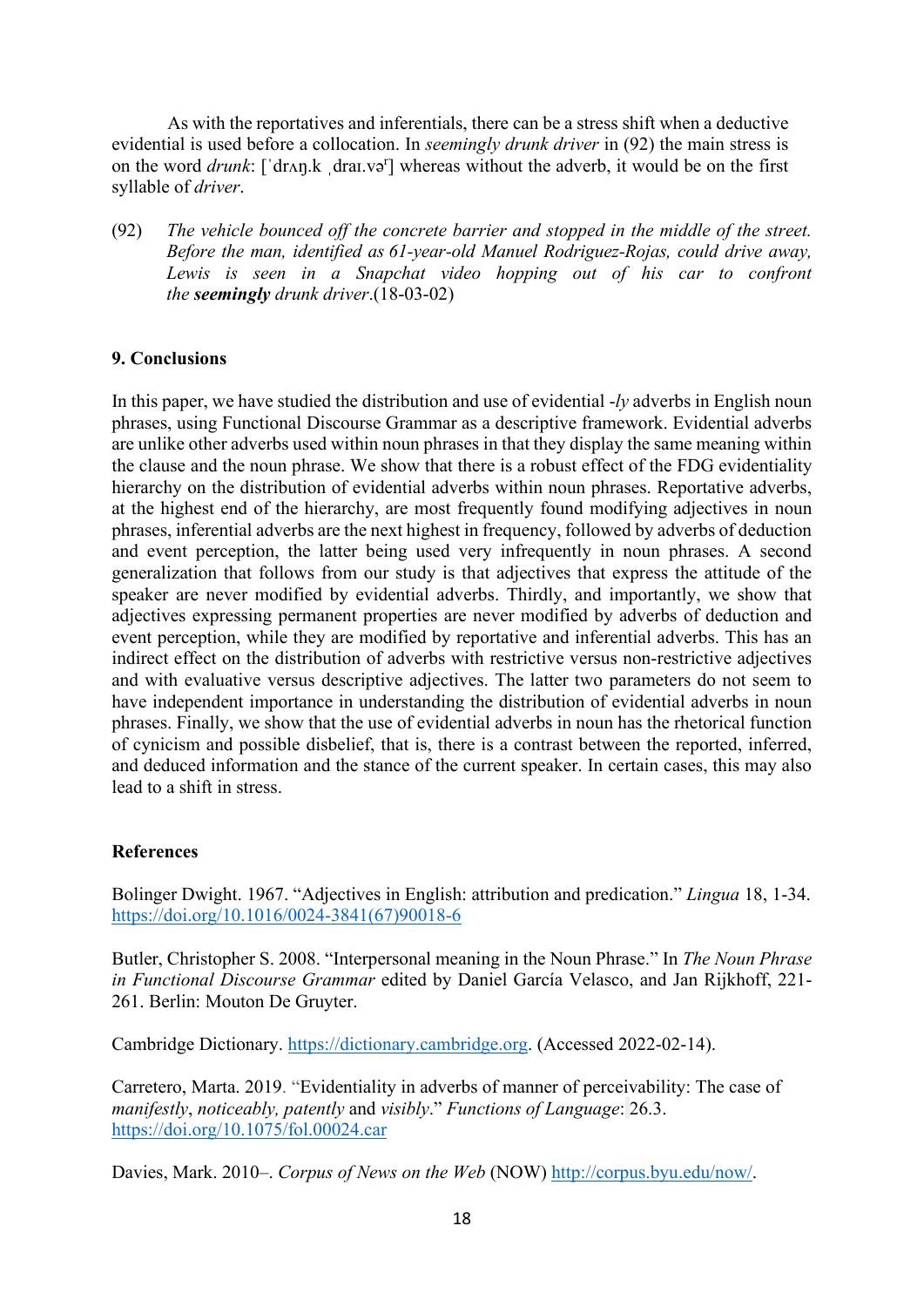Farsi, A.A. 1968. "Classification of Adjectives." *Language Learning* 81, 1-2, 45-60. <https://doi.org/10.1111/j.1467-1770.1987.tb00389.x>

Fox, Barbara A. 2001. "Evidentiality: Authority, responsibility and entitlement in English conversation." *Journal of Linguistic Anthropology* 11(2): 167-192

Hengeveld, Kees (2008), "Prototypical and non-prototypical noun phrases in Functional Discourse Grammar." In *The noun phrase in Functional Discourse Grammar* edited by Daniel García Velasco, and Jan Rijkhoff, 43-62. Berlin: Mouton de Gruyter.

Hengeveld, Kees, and Marize M. Dall'Aglio Hattnher. 2015. "Four types of evidentiality in the native languages of Brazil." *Linguistics* 53. 479-524.<https://doi:10.1515/ling-2015-001013>

Hengeveld, Kees, and J. Lachlan Mackenzie. 2008. *Functional Discourse Grammar. A typologically-based theory of language structure*. Oxford: Oxford University Press.

Keizer, Evelien. 2015. *A Functional Discourse Grammar for English*. 146-158. Oxford: Oxford University Press.

Keizer, Evelien. 2019. "The problem of non-truth-conditional, lower-level modifiers: Functional Discourse Grammar solution." *English Language and Linguistics* 24.2: 365-392. <https://doi.org/10.1017/S136067431900011X>

Kemp, Lois. 2018. "English Evidential *-ly* Adverbs in Main Clauses: A Functional Approach." *Open Linguistics* 4: 743-761. <https://doi.org/10.1515/opli-2018-0036>

Martin, Fabienne. 2014. "Restrictive vs. nonrestrictive modification and evaluative predicates." *Lingua* Vol 149, Part A, 34-54. <https://doi.org/10.1016/j.lingua.2014.05.002>

Matthews, Peter H. 2014. *The positions of adjectives in English*. Oxford: Oxford University Press.

Melac, Eric. 2014. *Evidentiality in English: a contrastive study on a Tibetan-English corpus*. Paris: University Nouvelle Sorbonne – Paris 3 dissertation.

Morzycki, Marcin. 2008. "Adverbial modification of adjectives and a little beyond." In *Event structures in linguistic form and interpretation* edited by Joannes Dölling, Tatjana Heyde-Zybatow, Martin Schäfer, 103-126. Berlin/NewYork: Walter de Gruyter.

Morzycki, Marcin. 2016. *Modification*. Cambridge: Cambridge University Press.

Olbertz, Hella. (subm). "American Spanish *dizque* from a Functional Discourse Grammar view." *Open Linguistics*.

Rijkhoff, Jan. 2002. *The Noun Phrase*. Oxford: Oxford University Press.

Rijkhoff, Jan. 2008. "Layers, levels and contexts in Functional Discourse Grammar." In *The Noun Phrase in Functional Discourse Grammar* edited by Daniel Garcia Velasco, Jan Rijkhoff. The Hague: Mouton de Gruyter.